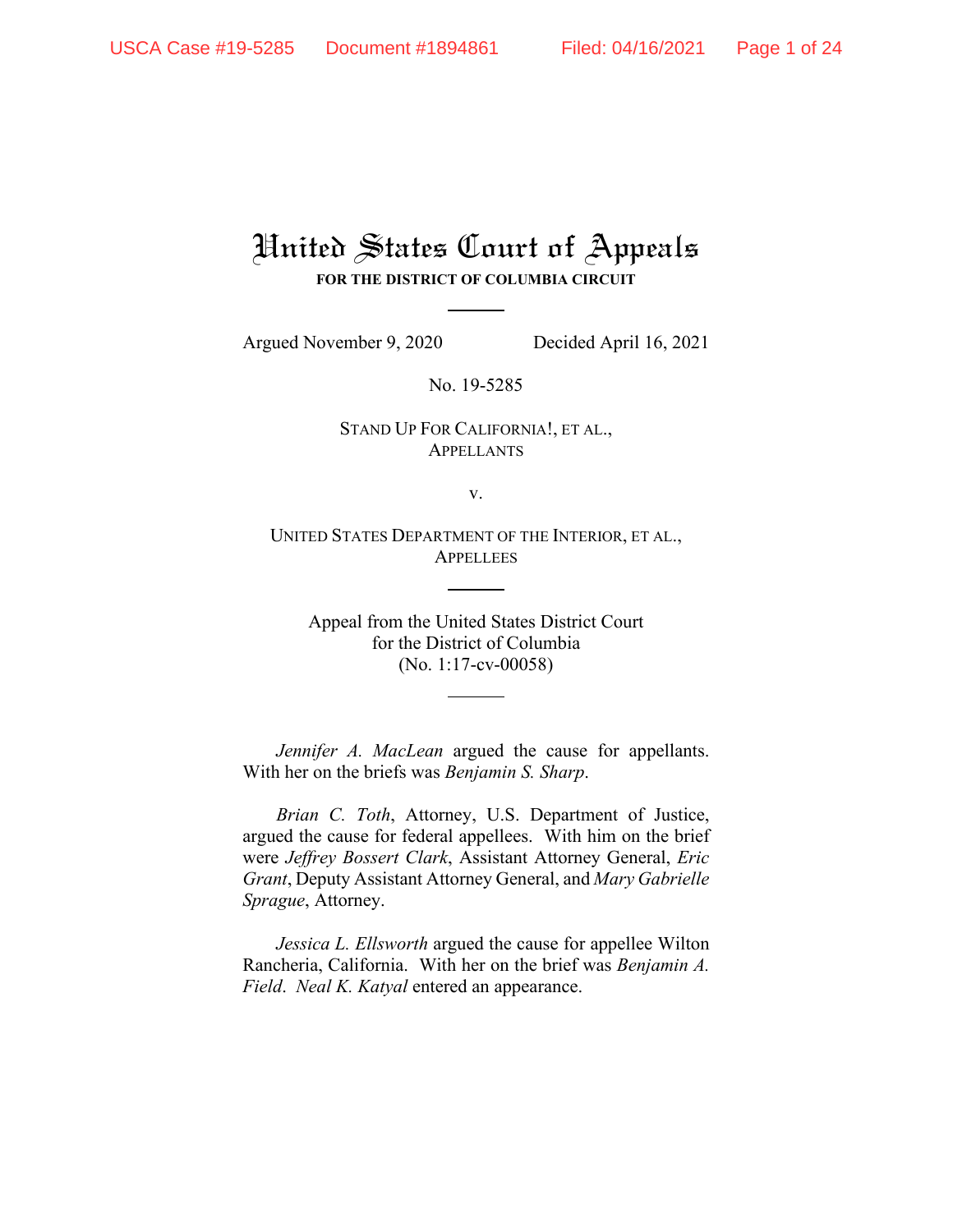Before: GARLAND[\\*](#page-1-0) , PILLARD and WILKINS, *Circuit Judges*.

Opinion for the Court filed by *Circuit Judge* WILKINS.

WILKINS, *Circuit Judge*: This appeal comes after a sevenyear effort by the Department of the Interior ("Department") to acquire land in trust on behalf of the Wilton Rancheria ("Wilton" or "Tribe") to build a casino. After the Department finalized the acquisition of a parcel of land in Elk Grove, California, Stand Up for California! ("Stand Up"), Patty Johnson, Joe Teixeira, and Lynn Wheat (collectively "Appellants") sued the Department. They brought a litany of claims, including claims that the Department (1) impermissibly delegated the authority to make a final agency action to acquire the land to an official who could not wield this authority, (2) was barred from acquiring land in trust on behalf of Wilton's members, and (3) failed to adhere to its National Environmental Protection Act obligations when it selected the Elk Grove location. Appellants and the Department crossmoved for summary judgment, and the District Court granted the Department's motions on all counts. For the reasons set forth below, we affirm the District Court.

**I.**

The Wilton Rancheria is an Indian tribe based in the Sacramento area.<sup>[1](#page-1-1)</sup> Wilton's members are descendants of

<span id="page-1-0"></span>**<sup>\*</sup>** Judge Garland was a member of the panel at the time this case was submitted but did not participate in the final disposition of the case.

<span id="page-1-1"></span><sup>1</sup> A rancheria is a small Indian settlement in California. *See Stand Up for California! v. U.S. Dep't of Interior*, 879 F.3d 1177, 1179 (D.C. Cir. 2018); William Wood, *The Trajectory of Indian Country in California: Rancherías, Villages, Pueblos, Missions, Ranchos,*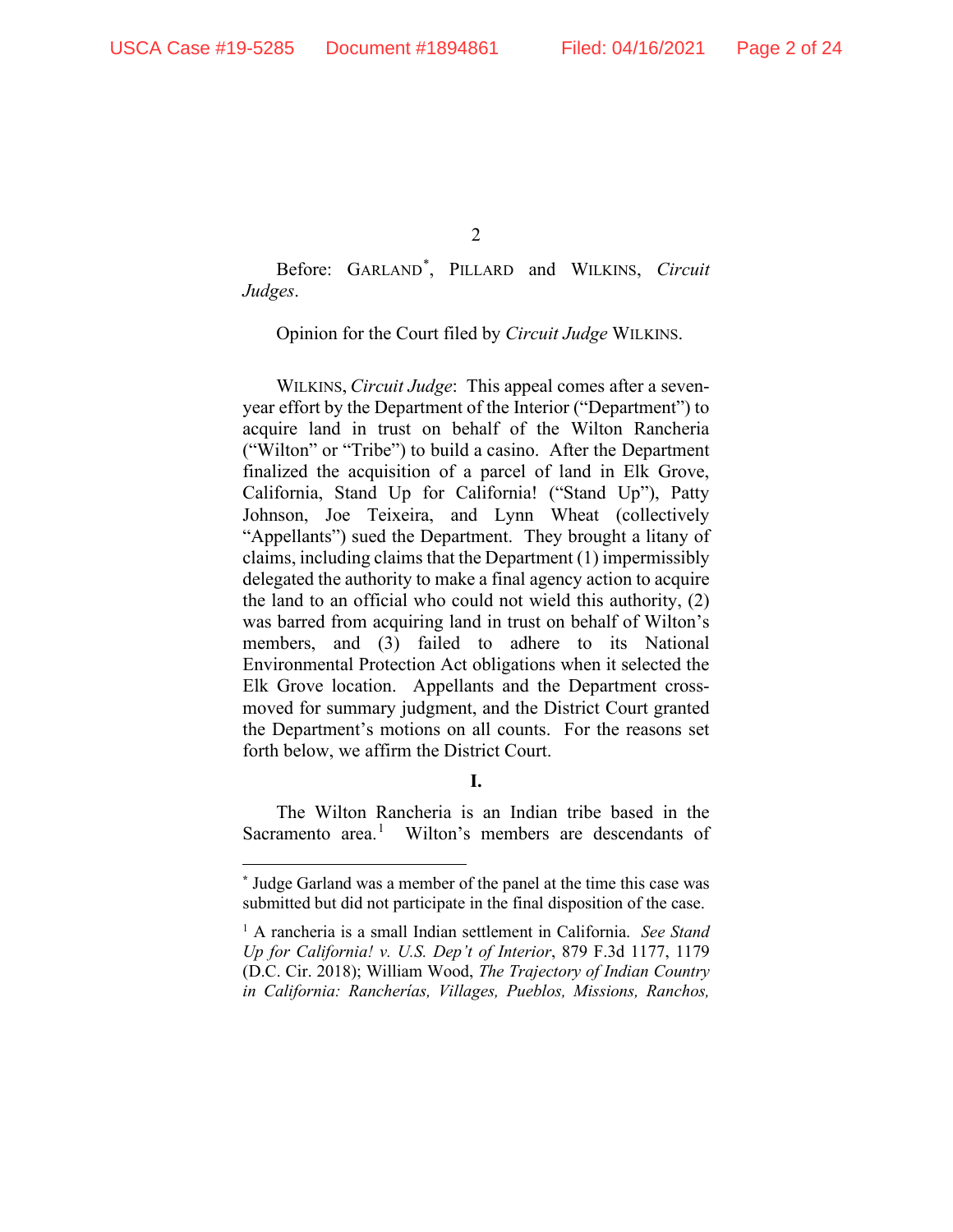Miwok and Niensen speakers. As with its general policy regarding tribal sovereignty, the federal government's approach to Wilton has gone through "drastic fits and starts," vacillating "between coercing assimilation and encouraging tribal self-government." Philip P. Frickey, *Congressional Intent, Practical Reasoning, and the Dynamic Nature of Federal Indian Law*, 78 CALIF. L. REV. 1137, 1138 (1990). Wilton was first federally recognized in 1927, when Congress initiated a program that provided land to Indians who were not on reservations. After Congress passed the Indian Reorganization Act in 1934, Wilton adopted a constitution.

In 1958, however, Congress disestablished Wilton and forty other reservations through the California Rancheria Act ("Rancheria Act"). Pub. L. No. 85–671, 72 Stat. 619 (1958). The Rancheria Act directed the Secretary of the Interior ("Secretary") to dissolve the trusts in which the Secretary held land for forty-one rancherias and tribes, including Wilton, and to distribute the assets. The Secretary was directed to consult with the affected tribes and prepare a plan to distribute the assets or to sell the assets and distribute the profits to the affected tribes' members. Pursuant to this mandate, the Secretary terminated the government-to-government relationship with Wilton and began consultations with the Tribe's members to transfer federal land trust ownership to individual fee ownership. In 1959, the Department approved a distribution plan that would terminate the federal trusteeship of the Tribe, distribute the assets to the Tribe's members, and revoke the Tribe's constitution and bylaws. Once the Tribe's assets had been distributed, the distribution agreement stipulated that the Tribe's members were no longer entitled to the federal government's services because of their status as Indians. In 1964, the Department announced in the *Federal* 

*Reservations, Colonies, and Rancherias*, 44 TULSA L. REV. 317, 319 (2008).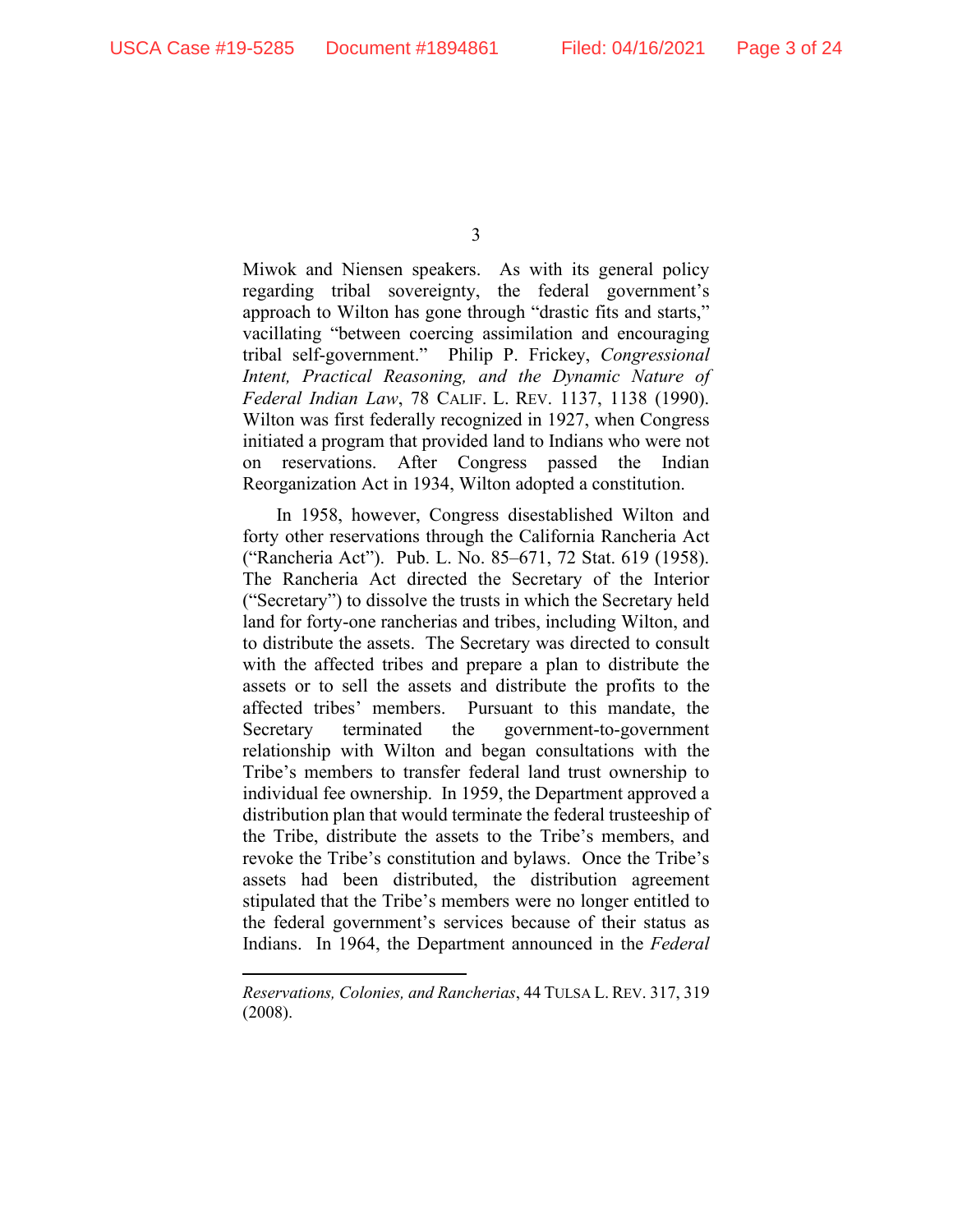*Register* that the Wilton Tribe's members were no longer entitled to services reserved for Indians. *Termination of Federal Supervision*, 29 Fed. Reg. 13,146 (Sept. 15, 1964).

In 1979, members of several California rancherias, including Wilton members, brought a class action against the Department for unlawfully terminating the federal government's trust relationship with their tribes. Four years later, the government settled and "agree[d] to 'restore[] and confirm[]' Indian status for some who had lost it" pursuant to the Rancheria Act, including seventeen tribes that had lost their tribal status under the Act. *Stand Up for California! v. U.S. Dep't of Interior*, 879 F.3d 1177, 1184 (D.C. Cir. 2017) (quoting Stipulation for Entry of Judgment, *Hardwick*, No. C-79-1710-SW, ¶¶ 2–4 (Aug. 3, 1983)). But Wilton was excluded from the settlement agreement because the district court mistakenly concluded that "[n]o class member from [Wilton] currently owns property within the original rancheria boundaries." *Wilton Miwok Rancheria v. Salazar*, 2010 WL 693420, at \*2 (N.D. Cal. Feb. 23, 2010) (quoting Certificate of Counsel re Hearing on Approval of Settlement of Class Actions, *Hardwick*, No. C-79-1710-SW (Nov. 16, 1983)).

Almost forty years later, members of the Tribe sued the Department, seeking federal recognition of the Wilton Rancheria and the acquisition of certain land into trust by the government on the Tribe's behalf. *Id.* at \*3. Two years later, the Tribe and the government entered into a settlement agreement. The Department acknowledged that "the United States failed to comply with the Rancheria Act in terminating the Wilton Rancheria and distributing its assets." *Id.* The Department thus recognized that the Tribe was not lawfully terminated. The Department also agreed to restore federal recognition of the Tribe and to "accept in trust certain lands formerly belonging to" Wilton. *Id.* at \*3. In June 2009, the district court in California entered the settlement agreement as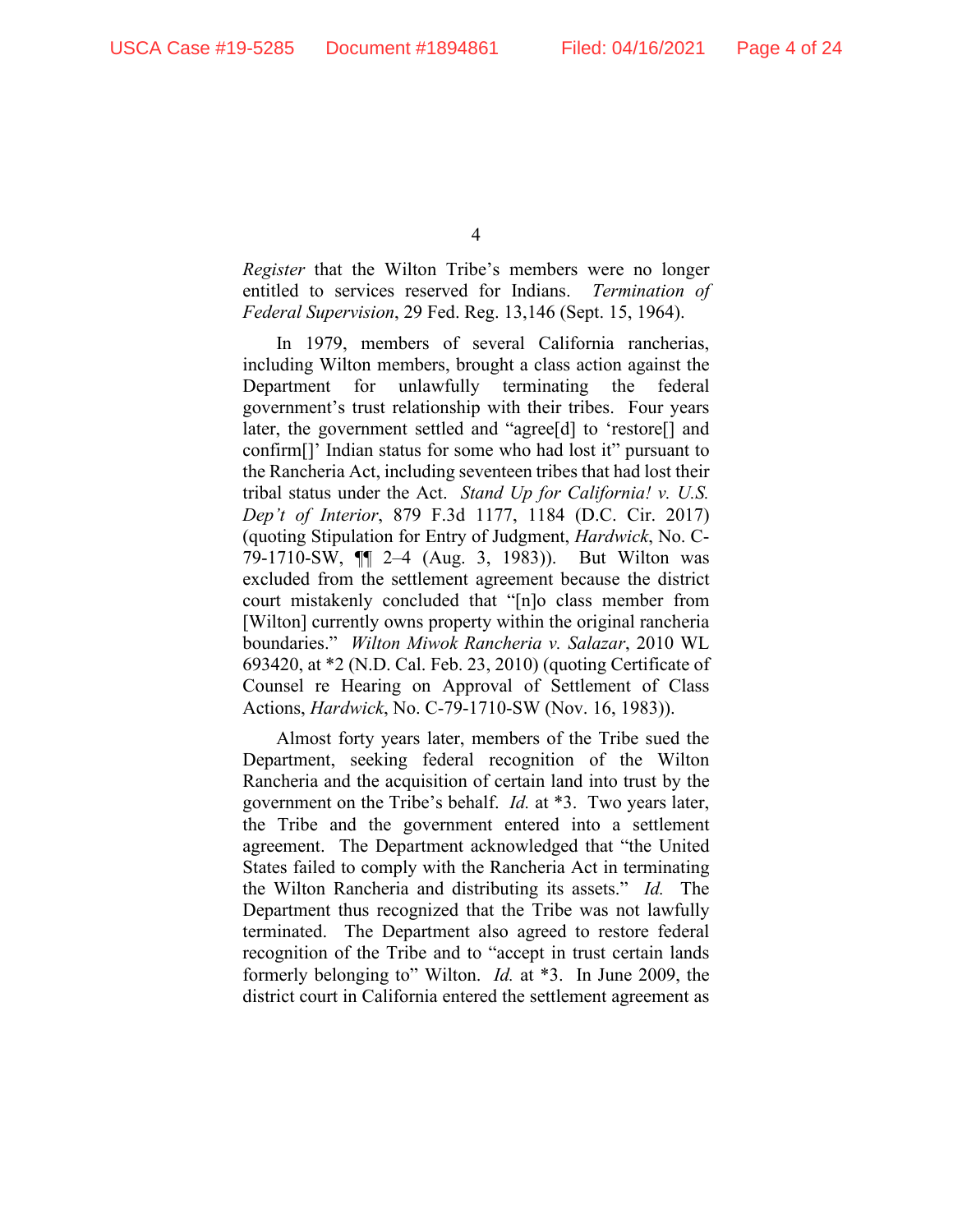a stipulated judgment. After the case settled, the Department published notice of the restoration of Wilton's status as a federally recognized tribe. Since then, the Wilton Rancheria has been listed on the Department's annual list of federally recognized tribes.

In 2013, Wilton petitioned the Department to acquire land in trust on the Tribe's behalf so that it could build a casino. The Tribe proposed a 282-acre plot near Galt, California. Pursuant to the National Environmental Policy Act ("NEPA"), 42 U.S.C. §§ 4321–4347, the Department began the process to assess the environmental effect a casino would have. After soliciting public comment, the Department published a scoping report for its environmental impact statement ("EIS"). The scoping report identified seven alternatives for the land acquisition, including a 30-acre parcel in Elk Grove and the Galt site, which the report described as Wilton's "proposed action," *see* 40 C.F.R. § 1502.14; 43 C.F.R. § 46.30, but it did not identify a preferred alternative. *See* 43 C.F.R. § 46.420(d) (defining the "preferred alternative" as the alternative that the agency "believes would best accomplish the purpose and need of the proposed action while fulfilling its statutory mission and responsibilities, giving consideration to economic, environmental, technical, and other factors"). Two years later, the Department published the draft EIS, where it considered the alternatives in detail. It then held a public hearing on the draft EIS. At the hearing, multiple parties—including one of the plaintiffs in this litigation—spoke in favor of the Elk Grove location. Following the hearing, Wilton changed its preference and submitted a request that the Department acquire the Elk Grove location rather than the Galt location.

In November 2016, the Department requested comment from interested parties about a potential casino in the Elk Grove location. The list of notified parties included the State of California, the City of Elk Grove, and Stand Up. Stand Up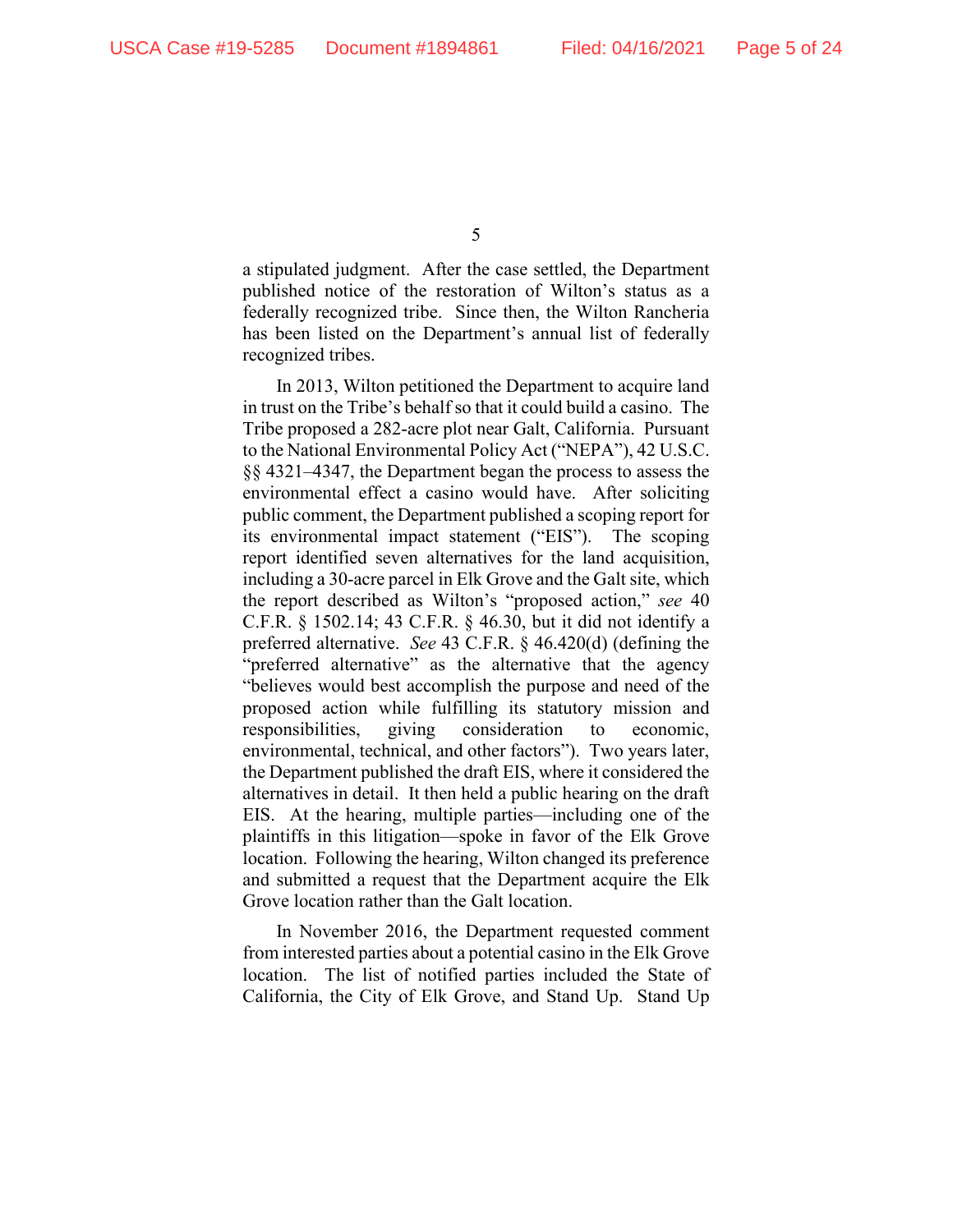responded that transferring title to the Elk Grove location would moot multiple pending state-court challenges seeking to prevent the acquisition and urged the Department to delay title transfer. The Department denied Stand Up's request. The Department then published its final EIS, which identified the Elk Grove location as the preferred alternative.

On January 19, 2017, the Department issued a Record of Decision ("ROD") that constituted the final agency action to acquire the Elk Grove location in trust on Wilton's behalf. Lawrence Roberts—the Principal Deputy Assistant Secretary– Indian Affairs—signed the ROD pursuant to delegated authority. Roberts had served as Acting Assistant Secretary– Indian Affairs ("AS–IA"), but after his acting status lapsed pursuant to the Federal Vacancies Reform Act ("FVRA"), Roberts continued to exercise the non-exclusive functions and duties of the AS–IA. The same day Roberts issued the ROD, then-Deputy Secretary Michael Connor had issued a memorandum ("Connor Memorandum") that sought to clarify that Roberts was exercising non-exclusive functions and duties of the AS–IA. On February 10, the Department acquired title to the Elk Grove location. Michael Black, who had assumed the role of Acting AS–IA in the new presidential administration, signed off on this acquisition after denying Stand Up's administrative appeal for a stay pending judicial review.

Appellants brought this lawsuit prior to the issuance of the Department's ROD and sought a temporary restraining order, which the District Court denied. Appellants' lawsuit alleged, *inter alia*, that (1) the FVRA and Department regulations precluded the Principal Deputy from exercising the authority to sign off on the ROD acquiring the Elk Grove land in trust; (2) Principal Deputy Roberts was acting without authority when he acquired the title in trust for the Tribe; (3) the Department could not acquire land in trust on behalf of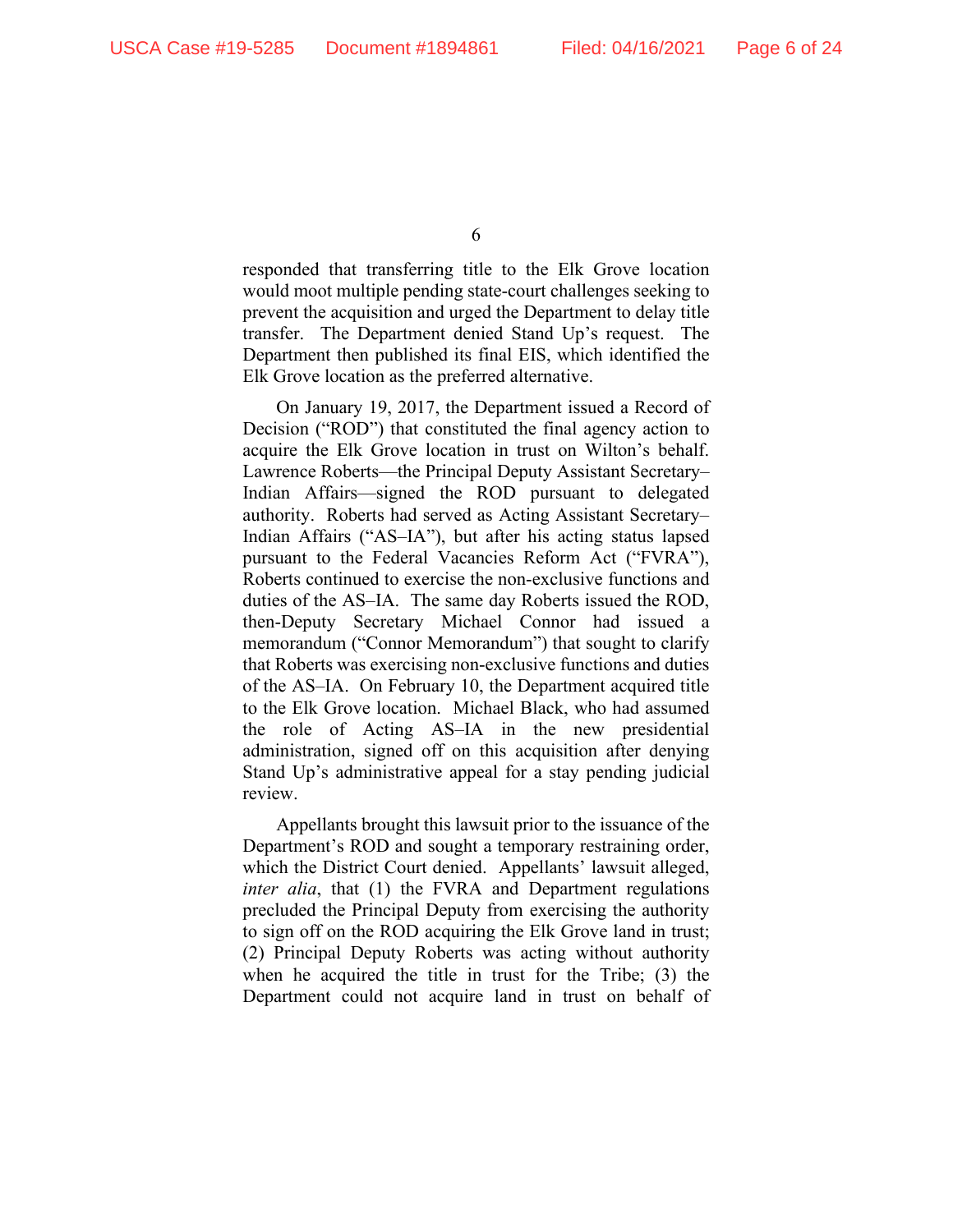Wilton's members pursuant to the Rancheria Act; and (4) the Department violated NEPA and the APA by failing to prepare a supplemental or new EIS after it selected the Elk Grove location as its preferred alternative. Wilton intervened on behalf of the Department. After the parties cross-moved for summary judgment, the District Court granted the Department's summary judgment motions. This appeal followed.

We review the District Court's grant of summary judgment *de novo*. *W. Surety Co. v. U.S. Eng'g Constr., LLC*, 955 F.3d 100, 104 (D.C. Cir. 2020). We "evaluat[e] the administrative record directly and invalidat[e] the Department's actions only if, based on that record, they are arbitrary, capricious, an abuse of discretion, or otherwise not in accordance with the law." *Stand Up!*, 879 F.3d at 1181 (internal quotation omitted).

## **II.**

We begin with Appellants' challenge to the Department's redelegation of final decision-making authority to the Principal Deputy. First, Appellants claim that the regulation in question prohibits redelegation beyond the AS–IA. Second, Appellants argue that even if the regulation permitted redelegation, the Department failed to properly redelegate this power to Principal Deputy Roberts.

We reject both of Appellants' challenges. First, the text, structure, and purpose of the regulation confirm that the Department has the power to redelegate final decision-making authority. Second, the Department properly redelegated the final decision-making authority to Principal Deputy Roberts. We therefore affirm the District Court's grant of summary judgment to the government on these claims.

<sup>7</sup>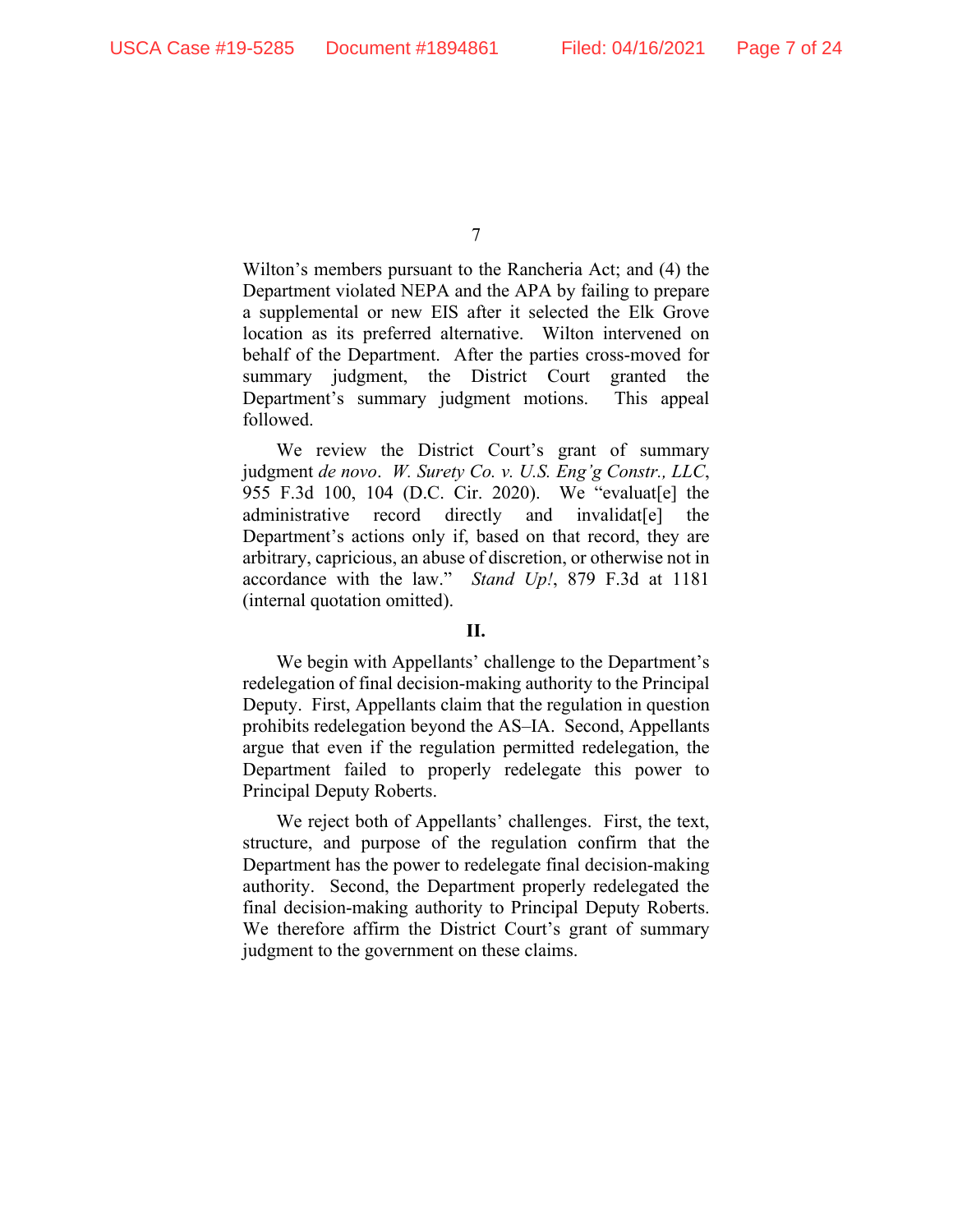## **A.**

The Bureau of Indian Affairs ("BIA") has promulgated regulations governing who can make land acquisitions on behalf of Indian tribes. The regulations define "Secretary" as "the Secretary of the Interior or authorized representative." 25 C.F.R. § 151.2. The Secretary must review each request for the acquisition of land. 25 C.F.R.  $\S$  151.12(a). Section 151.12(c) states that "[a] decision made by the Secretary, or the [AS–IA] pursuant to delegated authority, is a final agency action." 25 C.F.R. § 151.12(c). In contrast, Section 151.12(d) provides that "[a] decision made by a [BIA] official pursuant to delegated authority is not a final agency action of the Department . . . until administrative remedies are exhausted." *Id.* § 151.12(d).

To determine whether redelegation of final decisionmaking authority is permissible, we must first assess whether the power is an exclusive function or duty of the Secretary or the AS–IA. The FVRA forecloses the delegation of exclusive duties and authorities to a successor official after expiration of the statutorily authorized 210-day period of acting-capacity service. The FVRA also establishes that a function or duty is exclusive when it is either "established by statute, and . . . required by statute to be performed by the applicable officer (and only that officer)" or when it "is established by regulation and . . . is required by such regulation to be performed by the applicable officer (and only that officer)." 5 U.S.C. §  $3348(a)(2)(A)$  $3348(a)(2)(A)$  $3348(a)(2)(A)$ –(B).<sup>2</sup> If Congress wants to make clear that a

<span id="page-7-0"></span><sup>&</sup>lt;sup>2</sup> Although Appellants have not raised their FVRA claims on appeal, the statute still provides guideposts to which we should adhere in analyzing the challenge to delegated authority. *Cf. United Sav. Ass'n of Texas v. Timbers of Inwood Forest Assocs., Ltd.*, 484 U.S. 365, 371 (1988) ("[C]onstruction . . . is a holistic endeavor. A provision that may seem ambiguous in isolation is often clarified by the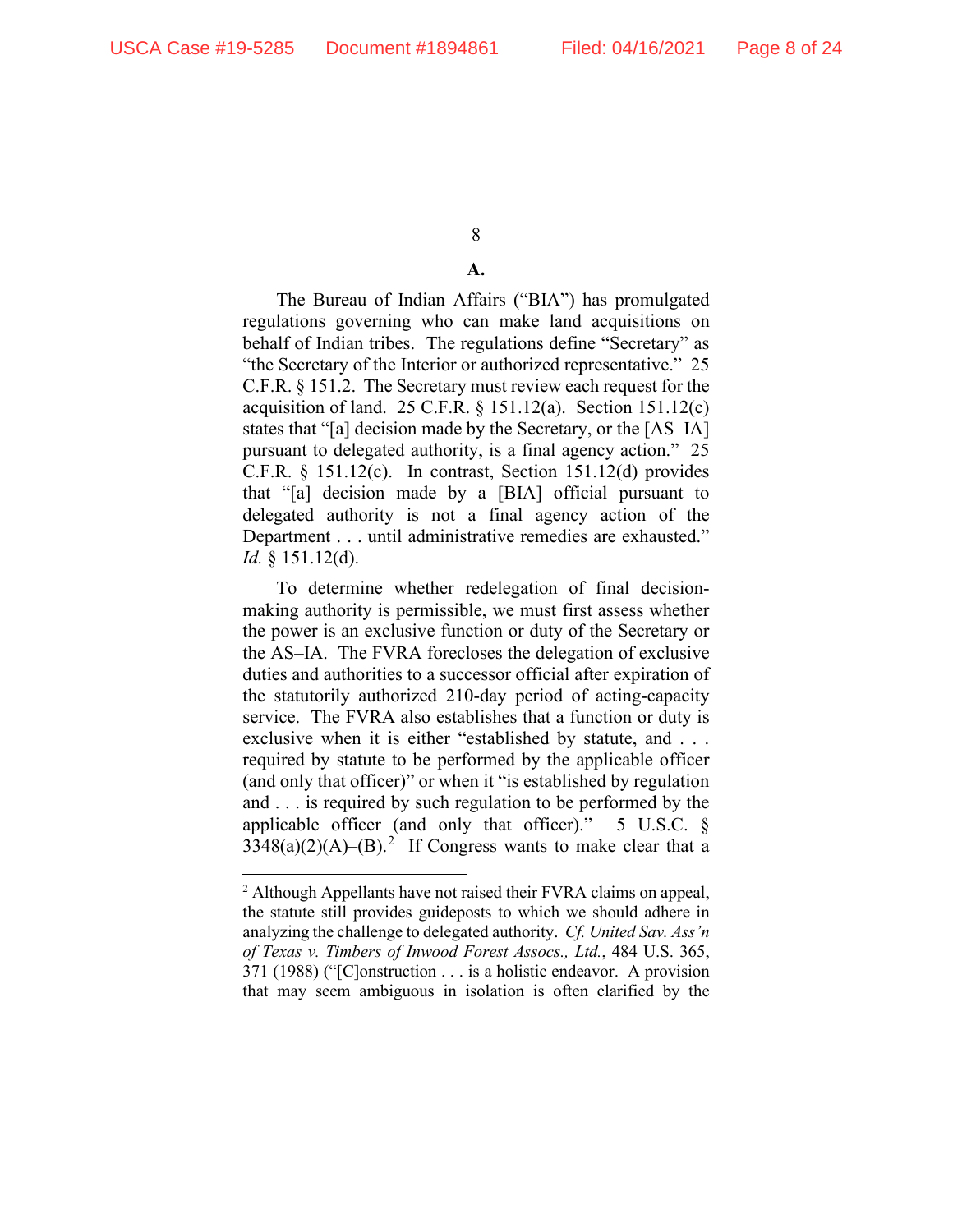function or duty is exclusive, it may do so through clear statutory mandates. *See, e.g.*, 25 U.S.C. § 3407(a) ("The Secretary shall have *exclusive authority* to approve or disapprove a plan submitted by an Indian tribe . . . ." (emphasis added)). Alternatively, as the Supreme Court recognized in *United States v. Giordano*, a statute may foreclose redelegation when its text, "fairly read" in light of the statutory purpose, evinces a congressional desire to render a function or duty exclusive and non-redelegable. 416 U.S. 505, 514 (1974). Should Congress remain silent on the issue, however, the FVRA provides the Executive Branch with leeway to set out which functions or duties are exclusive and which are not. *See*  5 U.S.C. § 3348(a)(2)(A)–(B); *see also* FEDERAL VACANCIES REFORM ACT OF 1998, S. Rep. No. 105–250, at 31 ("We must be clear that the non-delegable duties we intend to have performed only by the agency head in the event of a vacancy ... are only those expressly vested by law or regulation exclusively in the vacant position. In this regard, we acknowledge and appreciate the Majority's statement that 'all the normal functions of government thus could still be performed.'"). Appellants do not argue that any statute vests exclusive authority with the Secretary or the AS–IA, and we are unaware of any such statute. We must therefore determine whether the Department itself has cabined this authority.

Relying on the text of Section 151.12, Appellants argue that the Department has restricted final decision-making authority to the Secretary or to the AS–IA. Appellants contend that because Section 151.12(c) provides that final decisions can be made by the AS–IA "pursuant to delegated authority," while Section 151.12(d) sets out the procedures for non-final decisions made by BIA officials, the Department has made

remainder of the statutory scheme . . . because only one of the permissible meanings produces a substantive effect that is compatible with the rest of the law.").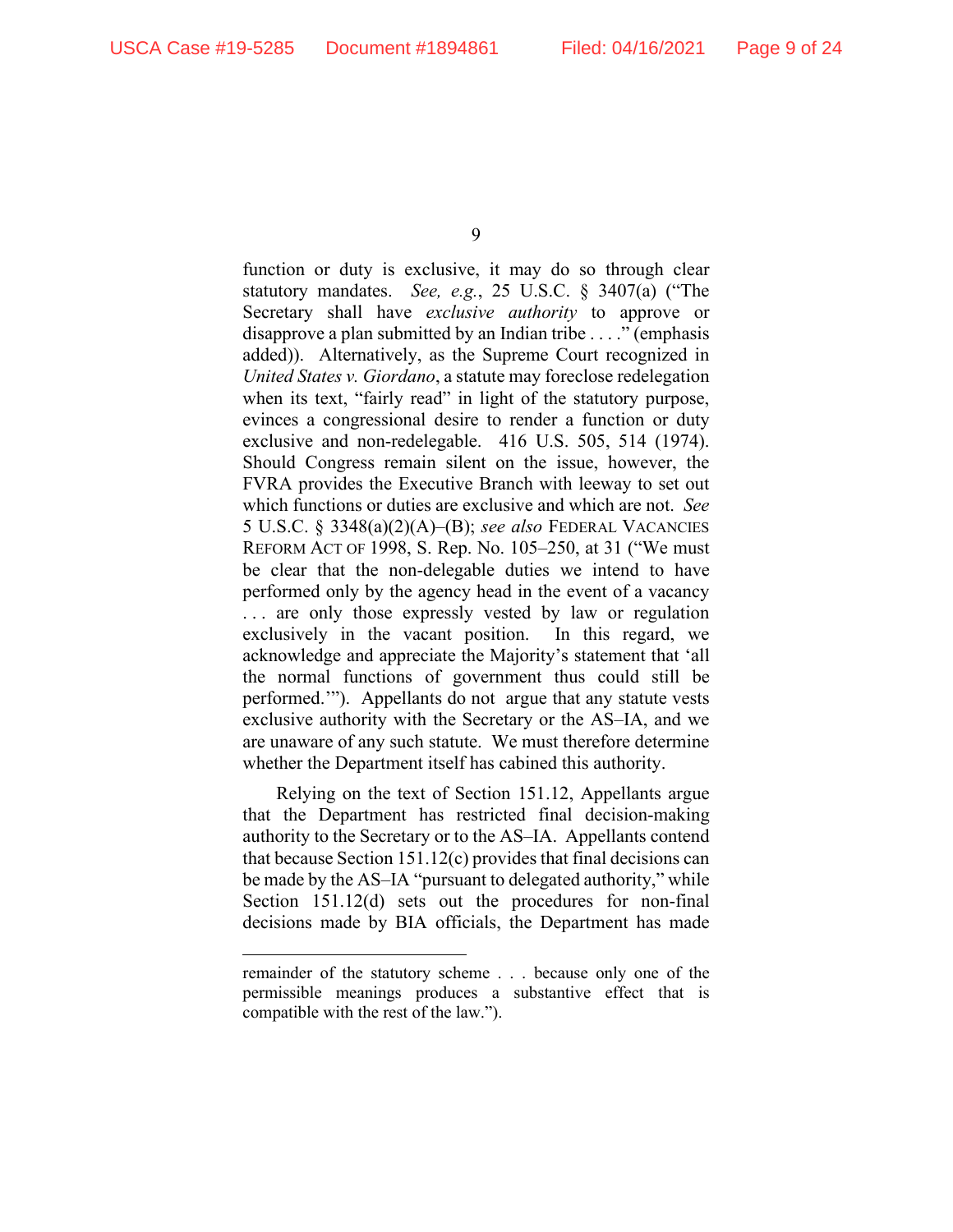final decision-making authority an exclusive function. We disagree. While Section 151.12 certainly contemplates that the actions of the Secretary and the AS–IA will constitute final agency action, when fairly read, it does not foreclose redelegation of these duties.

To begin, we hold that, contrary to Appellants' assertions, the presumption in favor of redelegability applies to regulations. We have previously recognized that "[w]hen a statute delegates authority to a federal officer or agency, subdelegation to a subordinate federal officer . . . is presumptively permissible absent affirmative evidence of a contrary congressional intent." *U.S. Telecom Ass'n v. FCC*, 359 F.3d 554, 565 (D.C. Cir. 2004); *see also Kobach v. U.S. Election Assistance Comm'n*, 772 F.3d 1183, 1190 (10th Cir. 2014) ("[C]ircuits that have spoken on this issue are unanimous in permitting subdelegations to subordinates, even where the enabling statute is silent, so long as the enabling statute and its legislative history do not indicate a prohibition on subdelegation."). And while we have never held that this presumption applies to regulations, we conclude that it does so today. Indeed, the presumption in favor of redelegability may be more appropriate for regulations than it is for statutes because an agency has many tools to quickly reverse an unintended redelegation. Should any lower-ranking official exceed his or her powers and attempt to exercise an exclusive function or duty pursuant to a redelegation, the Secretary or the Deputy Secretary could simply invalidate any action taken pursuant to the claimed authority. In contrast, as a practical matter it is harder for Congress to claw back any function or duty that a lower-ranking official exercises contrary to Congress's intent to reserve it for the Secretary. And while an agency could amend its regulations to change which functions or duties are exclusive, Congress ensured that an agency cannot suddenly render an exclusive function or duty non-exclusive by requiring the regulation to be in effect during the 180 days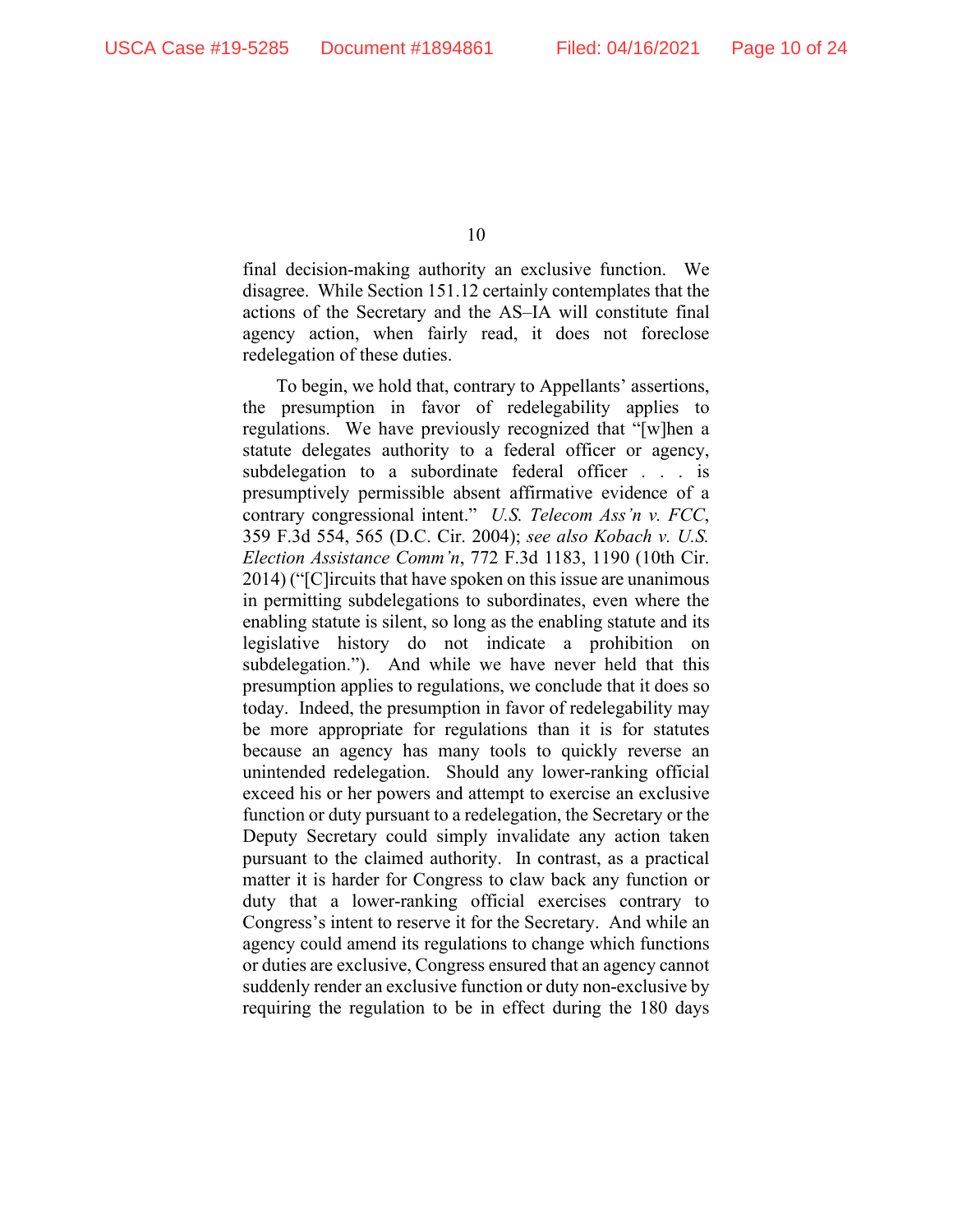preceding any vacancy. 5 U.S.C. § 3348(a)(2)(B)(ii). An agency thus cannot amend its regulations to render an exclusive function non-exclusive as an end-run around the restrictions Congress set for acting officers in the FVRA. Given these considerations, we hold that the presumption in favor of redelegability applies to regulations.

With this presumption in mind, we turn to the text. As with statutes, regulations must be construed holistically. *See Am. Paper Inst., Inc. v. EPA*, 996 F.2d 346, 356 n.10 (D.C. Cir. 1993); *see also Carlson v. Postal Regulatory Comm'n*, 938 F.3d 337, 349 (D.C. Cir. 2019) ("[I]n expounding a statute, we must not be guided by a single sentence . . . but look to the provisions of the whole law." (quoting *Del. Dep't of Nat. Res. & Envtl. Control v. EPA*, 895 F.3d 90, 97 (D.C. Cir. 2018))). Here, the regulatory text provides two methods by which the Department can acquire land in trust. Section 151.12(d) contemplates that the decision to take land into trust may be delegated to a BIA official, but the BIA official's decision would be subject to administrative review. 25 C.F.R. § 151.12(d). Alternatively, the Department may acquire the land in trust through "[a] decision made by the Secretary, or the [AS–IA] pursuant to delegated authority," which "is a final agency action" and not subject to the administrative review process. *Id.* § 151.12(c). But the regulation also defines "Secretary" to include any "authorized representative." *Id.* § 151.2(a). Because of this inclusive definition, we conclude that the regulation's text, when fairly read, contemplates redelegation of the Section 151.12(c) authority by the Secretary.

The Department's other regulations confirm our reading of Section 151.12. As other regulations make clear, the Department knows how to use language that renders a function or duty exclusive to a particular official. *See, e.g.*, 25 C.F.R. § 33.3 ("The administrative and programmatic authorities of the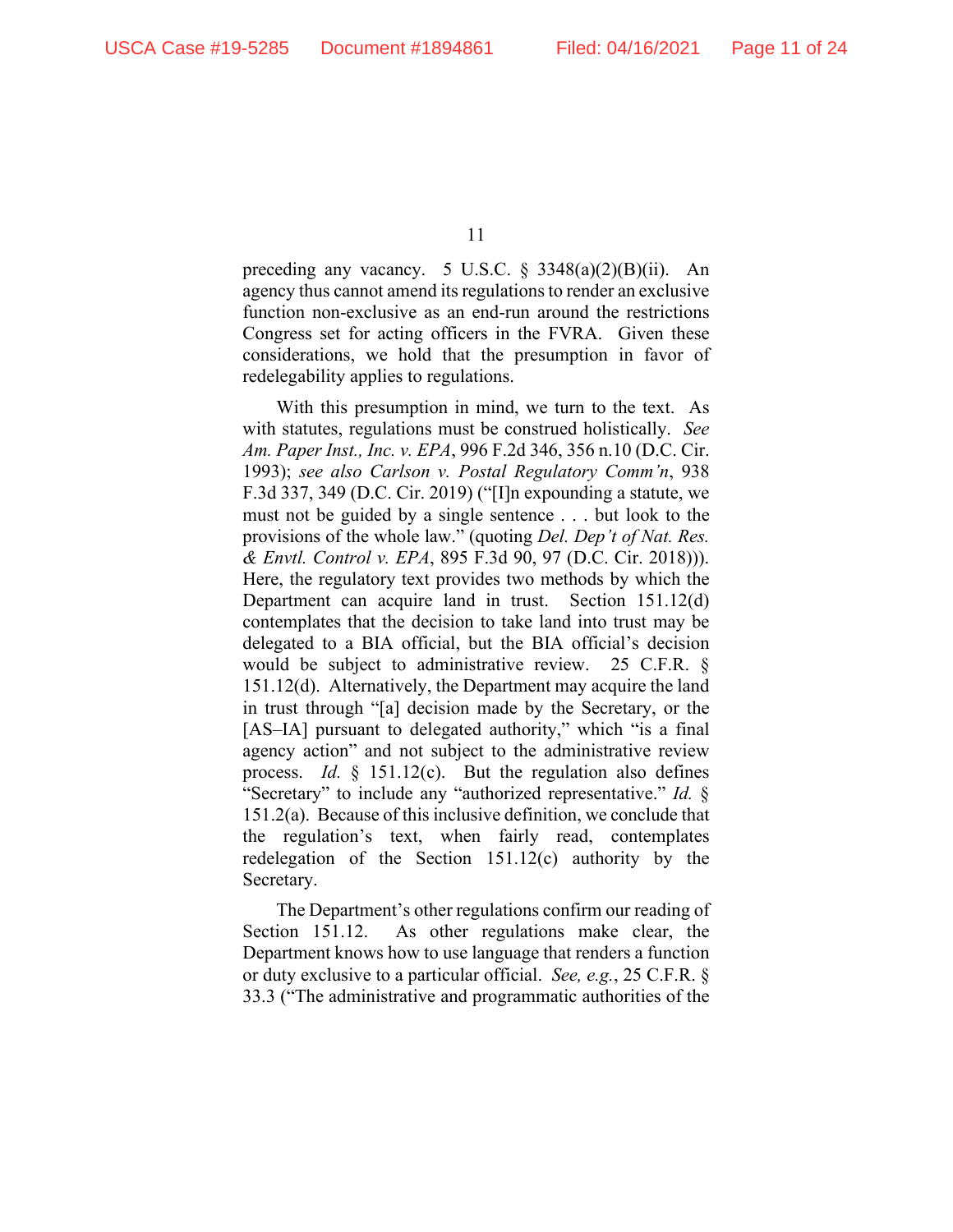Assistant Secretary–Indian Affairs pertaining to Indian education functions shall not be delegated to other than the Director, Office of Indian Education Programs."); *id.* § 262.5(a) ("Area Directors may delegate this authority to Agency Superintendents, but only . . . to those who have adequate professional support available."); 43 C.F.R. § 20.202(b)(1) ("Each Ethics Counselor shall . . . [o]rder disciplinary or remedial action . . . . This authority may not be redelegated."). But in promulgating Section 151.12, the Department refrained from using any similar language. Appellants argue that the Department shut the door on redelegation in providing that the AS–IA will act "pursuant to delegated authority." 25 C.F.R. § 151.12(c). But this language pales in comparison to the language the Department typically uses to bar redelegation. The Department's decision not to use such prohibitory language thus supports our conclusion that a fair reading of the regulation permits redelegation beyond the AS–IA.

Appellants invoke the *expressio unius* canon to argue that the regulation's explicit mention of the AS–IA forecloses redelegation beyond the AS–IA. But as we have made clear, the *expressio unius* canon "is often misused" because drafters include duplicative language to ensure "that the mentioned item is covered—without meaning to exclude the unmentioned ones." *Shook v. D.C. Fin. Resp. & Mgmt. Assistance Auth.*, 132 F.3d 775, 782 (D.C. Cir. 1998). Moreover, as the Second Circuit has recognized, the *expressio unius* canon carries even less weight in the redelegation context, where the statute or regulation "may mention a specific official only to make it clear that this official has a particular power rather than to exclude delegation to other officials." *United States v. Mango*, 199 F.3d 85, 90 (2d Cir. 1999). Section 151.12(c) is emblematic of the shortcomings of the *expressio unius* canon in the redelegation context. Although the regulation explicitly mentions the AS–IA, it incorporates the definition of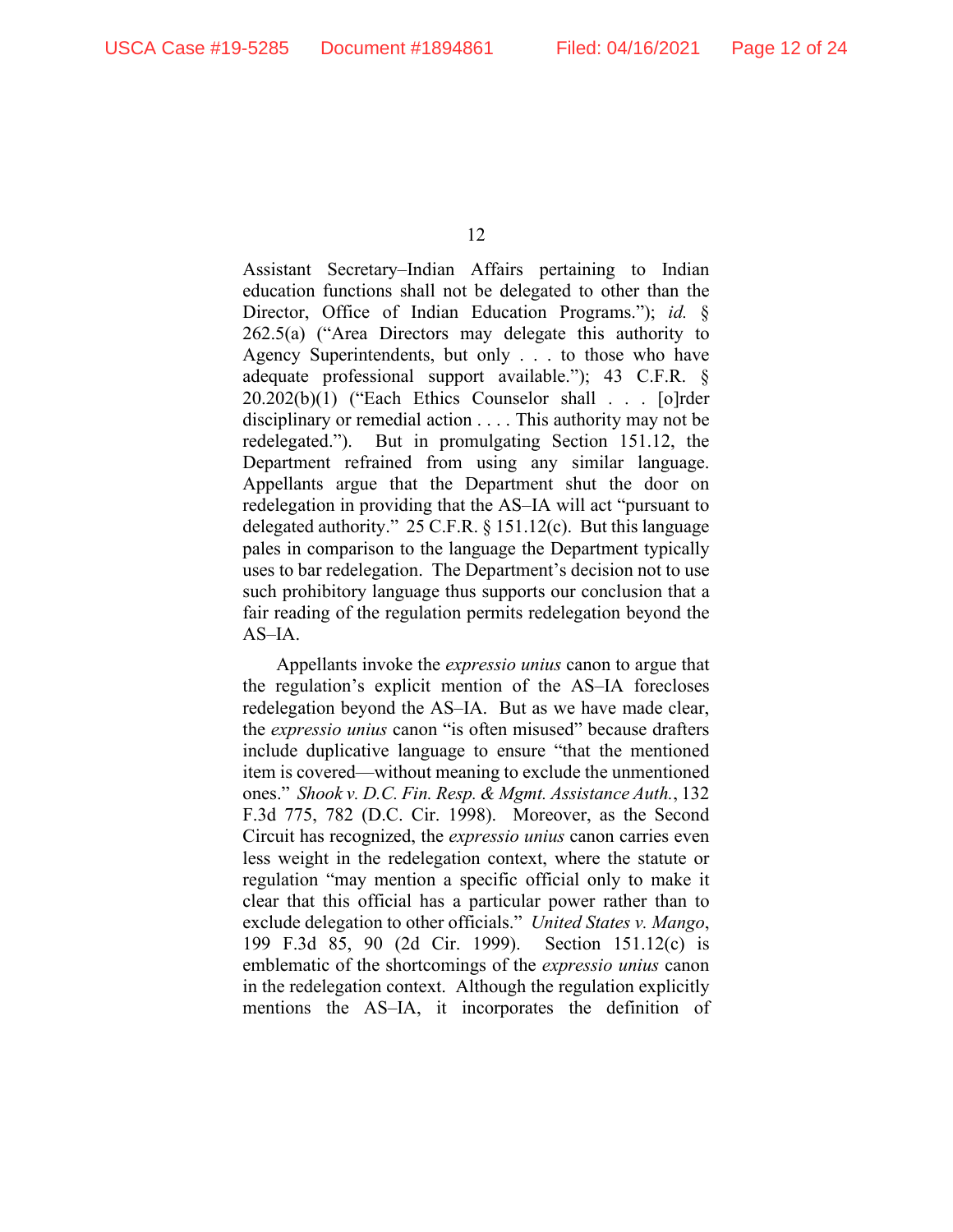"Secretary" from Section 151.2(a) which includes any "authorized representative." Nothing else in the regulation's text suggests that the Department intended to limit the redelegation to the AS–IA, and invoking the *expressio unius*  canon would require us to ignore the regulation's definition of "Secretary." Instead, we believe it a fairer reading of the regulation that the Department was merely making clear that the AS–IA had been delegated the authority of final decisionmaking, not that the AS–IA alone could exercise this authority. We therefore decline to apply the *expressio unius* canon to Section 151.12.

Section 151.12's purpose also supports our reading of the regulation. As with statutes, we may look to the purpose and drafting history of the regulation to confirm whether our interpretation of the text comports with the Department's intent in promulgating Section 151.12. *See U.S. Telecom Ass'n*, 359 F.3d at 565; *Giordano*, 416 U.S. at 514. Here, the Department's goal in amending Section 151.12 affirms our understanding that the Department did not intend to prohibit redelegation of this function. Section 151.12 was amended in 2013 to "[p]rovide clarification and transparency to the process for issuing decisions by the Department, whether the decision is made by the Secretary, [AS–IA], or a [BIA] official." *Land Acquisitions: Appeals of Land Acquisition Decisions*, 78 Fed. Reg. 67,928, 67,929 (Nov. 13, 2013). The Department was not focused on who could wield the authority to make final decisions. Rather, the Department sought to clarify whether an acquisition of land was final and what means of review were available to aggrieved parties: The decisions of the Secretary and AS–IA are final and appealable, it explained, and the decisions of BIA officials are not. In adopting that rule of finality, the Department said nothing of the authority of other Department officials, such as the Deputy AS–IA, to act. And in any event, finality is a benefit as well as a limitation. Instead of being required to proceed through the administrative appeals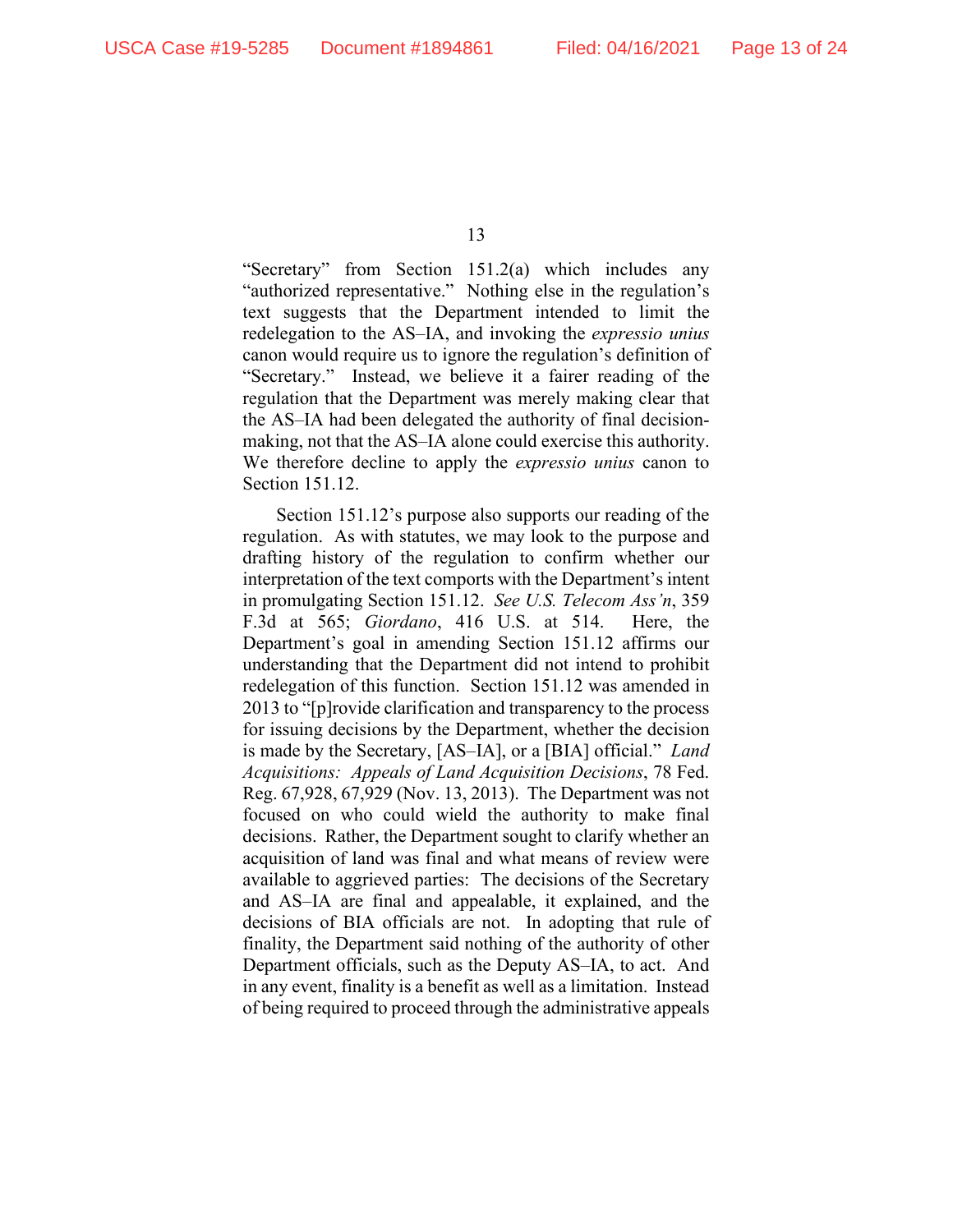process, a decision made under Section 151.12(c) permits aggrieved parties to immediately seek judicial review before an Article III court.<sup>[3](#page-13-0)</sup> The Department's purpose in promulgating Section 151.12 thus confirms that the Department did not seek to foreclose redelegation of final decisions to acquire land into trust.

Appellants' reliance on *Giordano* is misplaced. There, the Supreme Court interpreted a statute where Congress provided that "[t]he Attorney General, or any Assistant Attorney General specially designated by the Attorney General" could authorize a wiretap, *Giordano*, 416 U.S. at 513 (quoting 18 U.S.C. §  $2516(1)$ , but the challenged decision was made by the Attorney General's Executive Assistant. *Id.* Although the Court concluded that the statute's text, when "fairly read, was intended to limit the power to authorize wiretap applications," *id.* at 514, it reached this conclusion after contrasting the narrow delegation of Section 2516(1) with 28 U.S.C. § 510, which granted the Attorney General broad authority to delegate his power. Thus, because the statute in question used narrower language than the broader delegation, the Court determined that the Attorney General was restricted in his ability to delegate his wiretapping authority. In the present case, however, other regulations show that when the Department intends to render a function or duty exclusive, it says so clearly. And unlike the statute at issue in *Giordano*, *see id.* at 514–21, the history of Section 151.12 does not evince an intent by the drafters to restrict who could wield final decision-making

<span id="page-13-0"></span><sup>&</sup>lt;sup>3</sup> It is also noteworthy that the Department has maintained its position that this function is redelegable over three presidential administrations. Appellants stress the breakneck speed that the Obama administration undertook to finalize the acquisition, but over four years later, two administrations never wavered from the position that this authority is redelegable.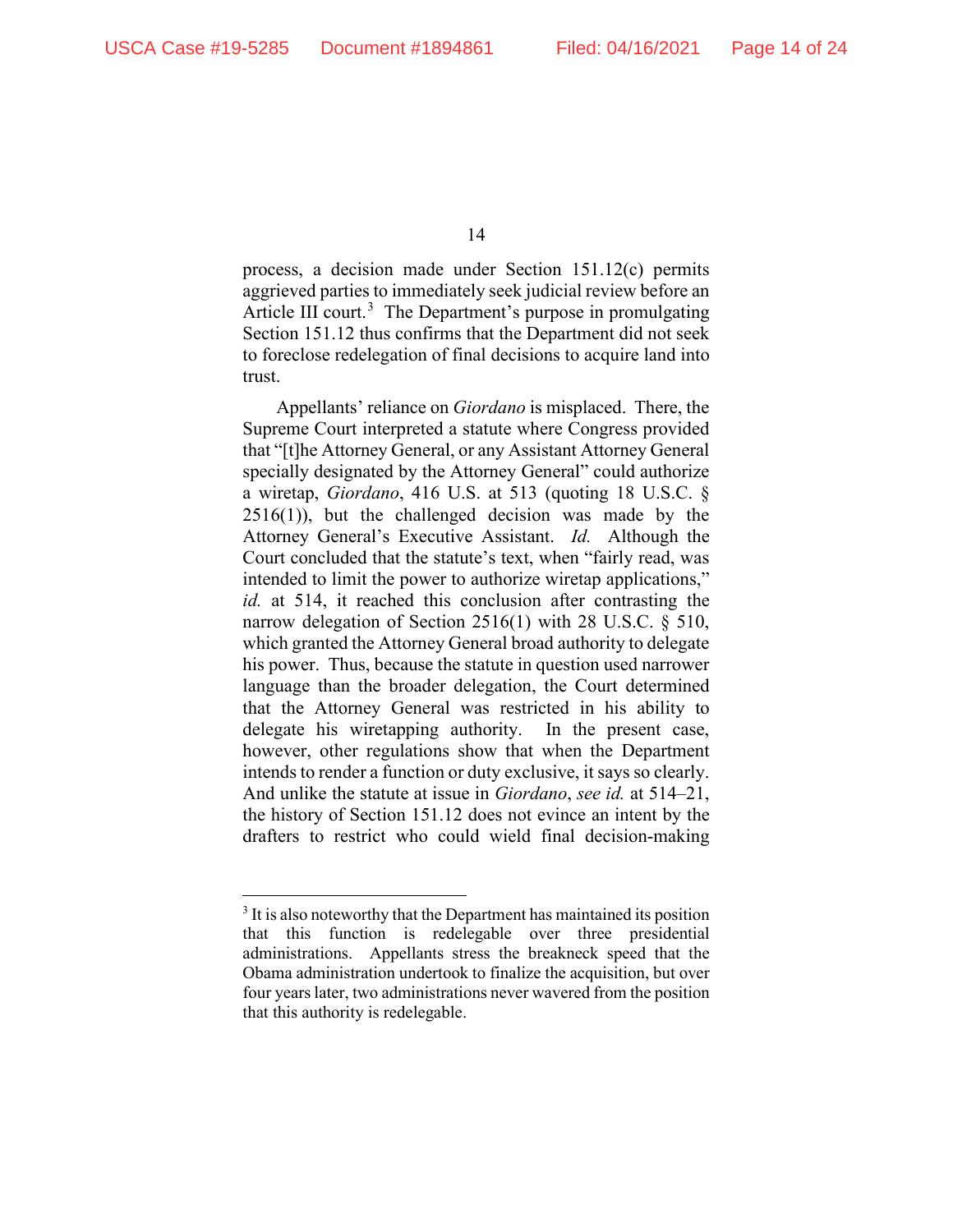authority, 78 Fed. Reg. at 67,929. We therefore hold that Section 151.12 permits redelegation beyond the AS–IA.

**B.**

We next turn to Appellants' argument that the Department failed to properly redelegate the final decision-making authority to Principal Deputy Roberts. Appellants contend that because the Department did not adhere to the redelegation procedures set forth in the Departmental Manual, the redelegation—either through automatic redelegation or through the Connor Memorandum—was impermissible. We reject Appellants' challenge.

Even if violation of the Departmental Manual supported a third-party claim—which we doubt, *see Schweiker v. Hansen*, 450 U.S. 785, 789–90 (1981); *Chiron Corp. & PerSeptive Biosystems, Inc. v. NTSB*, 198 F.3d 935, 944 (D.C. Cir. 1999)—Appellants' challenge still fails on its merits. Principal Deputy Roberts began serving as the Acting AS–IA in January 2016. After his term as AS–IA lapsed pursuant to the FVRA, Roberts reverted to his position as Principal Deputy. But under the Departmental Manual, the Principal Deputy "may exercise the [non-exclusive] authority delegated" to the AS–IA "[i]n the [AS–IA's] absence." 209 DM 8.4A. Appellants attempt to distinguish an "absence" from a "vacancy," but they forfeited this argument by failing to raise it in the District Court. *See Weinstein v. Islamic Republic of Iran*, 831 F.3d 470, 483 (D.C. Cir. 2016) ("To preserve an argument on appeal a party must raise it both in district court and before us."). Regardless, for purposes of delegation under this regulation, a vacancy may be treated as a type of absence. Appellants' reliance on other provisions of the Departmental Manual where the Department uses the term "vacancy" is misplaced, as those provisions deal specifically with succession, not redelegation. *See* 302 DM 1.1. As discussed above, final decision-making authority pursuant to Section 151.12 is a non-exclusive function, so this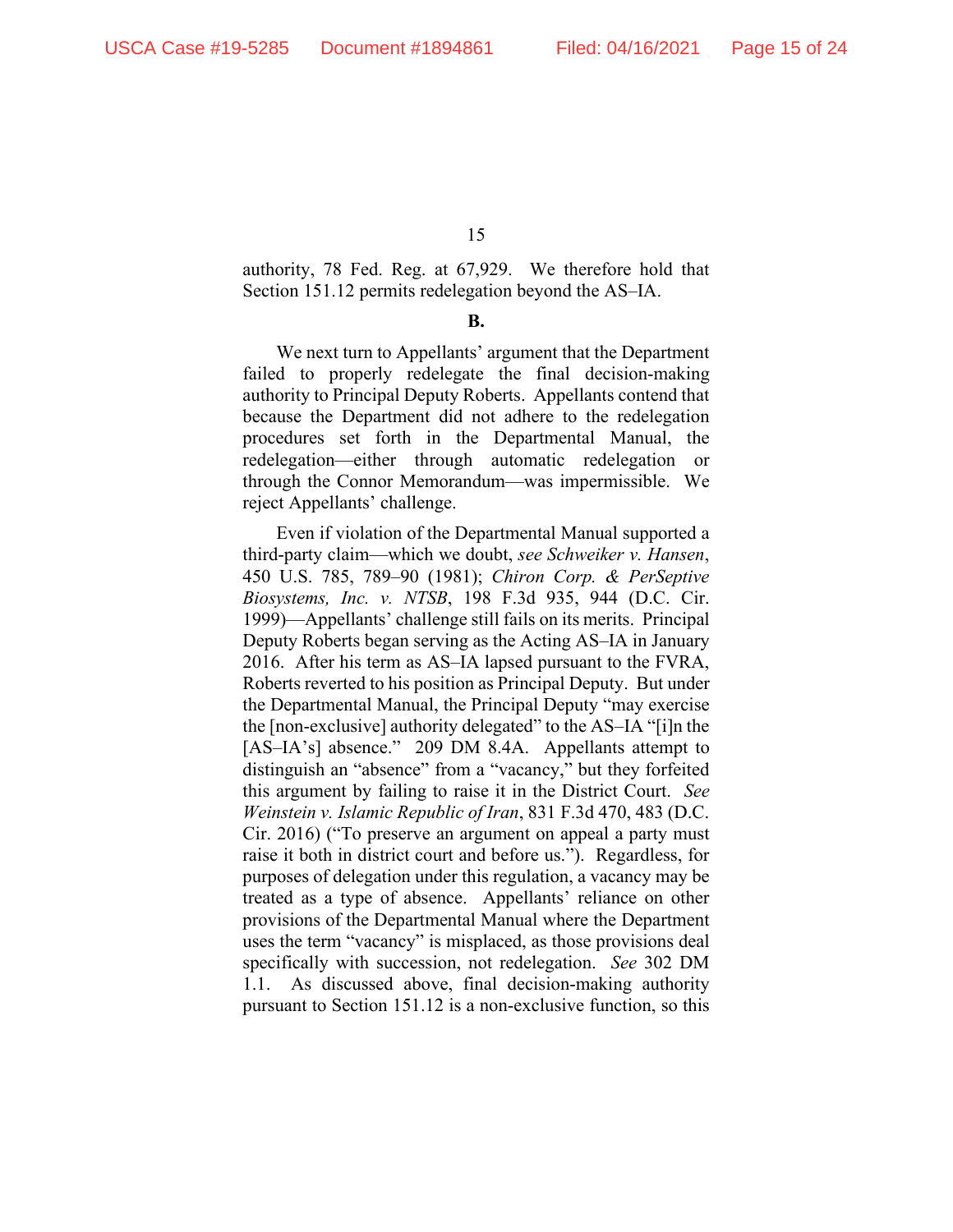is not an issue of a succession, but rather an issue of redelegation. Thus, "absence" can certainly include a "vacancy" in office, particularly when the functions at issue are non-exclusive. Therefore, the Department did not violate any of the provisions by automatically redelegating the AS–IA's non-exclusive functions and duties to the Principal Deputy.

In any event, any failure to automatically redelegate this non-exclusive function was corrected when the Department issued the Connor Memorandum. The Departmental Manual acknowledges that it can be superseded by any "appropriate authority," including but expressly not limited to "a Secretary's order." J.A. 248 (listing permissible appropriate authority, "e.g., a change in statute, regulation, or Executive order; a Secretary's Order or a court decision; *etc.*" (emphasis added)). As the Connor Memorandum explained, the Department intended for Principal Deputy Roberts to exercise the nonexclusive functions and duties of the AS–IA, but the succession order incorrectly identified Roberts's position. So, although "[t]he Department typically uses succession orders to delegate authority," the Department issued the Connor Memorandum to "confirm [Roberts's] authority to exercise the functions and duties of the AS–IA that are not required by law or regulation to be performed only by the AS–IA." J.A. 276. And given that the Departmental Manual permits deviation from the procedures by any appropriate authority, the Connor Memorandum, issued by the Deputy Secretary of the Interior, permissibly redelegated final decision-making authority to Roberts.<sup>[4](#page-15-0)</sup> Thus, to the extent that the delegation was not

<span id="page-15-0"></span><sup>4</sup> Appellants also secondarily argue that Deputy Secretary Connor was not properly delegated the authority to redelegate final decisionmaking authority to Principal Deputy Roberts. But Appellants forfeited this argument by failing to raise it before the District Court. *Weinstein*, 831 F.3d at 483.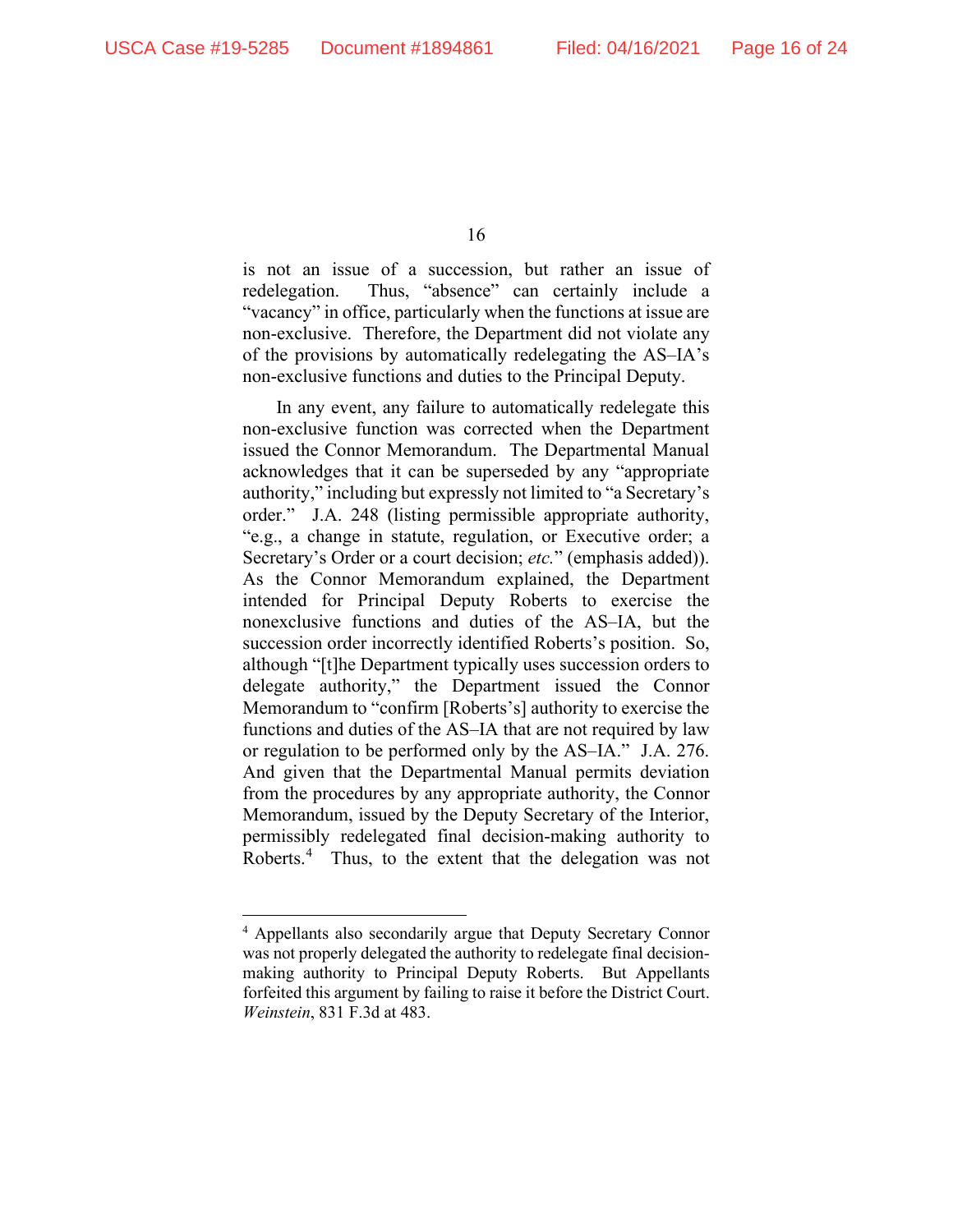automatically made, it was correctly done through the Connor Memorandum.

### **III.**

Appellants also appeal the District Court's grant of summary judgment to the Department on Appellants' Rancheria Act claim. Appellants claim that they do not challenge the court-approved settlement agreement that reestablished federal recognition of Wilton. Instead, Appellants argue that because the Department distributed assets to Wilton members pursuant to the Rancheria Act, Wilton members are no longer entitled to the federal government's services on account of their status as Indians. We reject this argument as specious.

As Appellants are well aware, we have previously recognized that a court-approved settlement can invalidate the effect of the Rancheria Act. In another lawsuit brought by Stand Up, we concluded that a court-approved settlement agreement is sufficient to restore recognition of a tribe *and* to restore Indian status for members of that tribe notwithstanding the Rancheria Act. *Stand Up!*, 879 F.3d at 1184. The settlement agreement, which a federal court approved, stated that Wilton "was not lawfully terminated, and the Rancheria's assets were not distributed, in accordance with the" Rancheria Act. J.A. 901. The court made clear that the Rancheria Act did not apply to Wilton because the Tribe's assets were not distributed pursuant to the law. Pursuant to this agreement, the Department published notice in the Federal Register stating that Wilton and its members were "relieved from the application of section 10(b) of" the Rancheria Act. *Restoration of Wilton Rancheria*, 74 Fed. Reg. 33,468, 33,468 (July 13, 2009). It is therefore irrelevant that some Wilton members may have received assets because those assets were not distributed pursuant to the statute. The Rancheria Act has no force on the Department with regards to the Wilton Rancheria.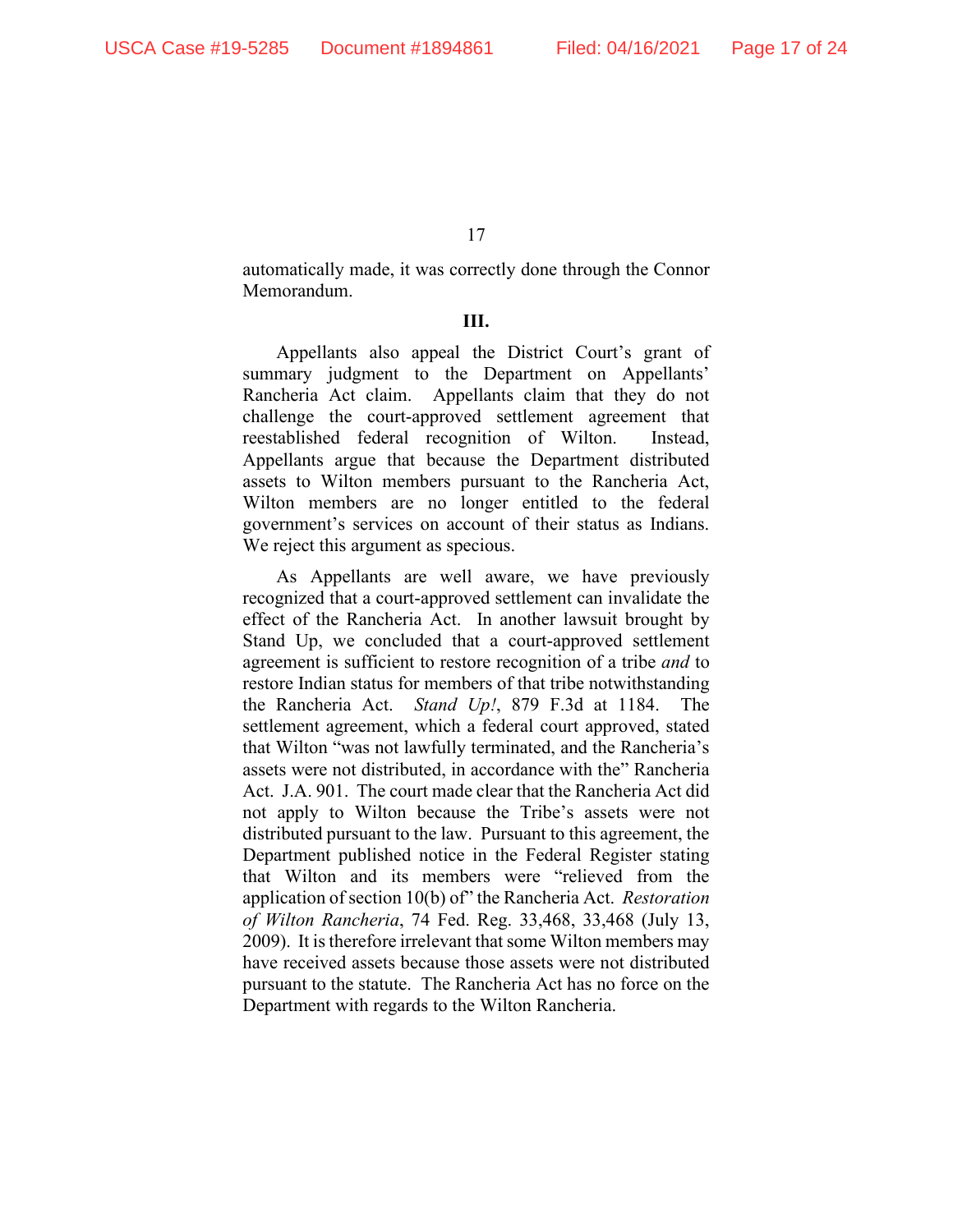As a fallback, Appellants contend that the District Court erred by relying on the Federally Recognized Indian Tribe List Act of 1994 ("List Act"). Pub. L. No. 103–454, 108 Stat. 4791, 4792 (Nov. 2, 1994). Appellants argue that the List Act did not authorize the restoration of congressionally-terminated tribes through court-approved settlements in its substantive provisions, so the Rancheria Act still controls. Appellants are mistaken. While it is true that the District Court relied on the "Findings" section of the List Act, the "Findings" section acknowledges that "Indian tribes presently may be recognized . . . by a decision of a United States court." *Id.* § 103(3). This finding comports with decades of court-approved settlements reestablishing federal recognition of Indian tribes. *See, e.g.*, *Hardwick v. United States*, No. C-79-1710-SW (N.D. Cal. 1979); *Table Bluff Band of Indians v. Andrus*, 532 F. Supp. 255, 258, 259–61, 265 (N.D. Cal. 1981); *Smith v. United States*, 515 F. Supp. 56, 61–62 (N.D. Cal. 1978); *Duncan v. Andrus*, 517 F. Supp. 1, 5–6 (N.D. Cal. 1977); *see also Stand Up!*, 879 F.3d at 1185 (discussing validity of the *Hardwick* settlement). It is therefore irrelevant that the List Act failed to expressly authorize the recognition of tribes through court decisions because it confirmed that courts could do so. And that is precisely what the court did when it approved the settlement agreement. Therefore, the court-approved settlement agreement recognizing Wilton and invalidating the Rancheria Act's application to Wilton comports with the List Act.

Because a court-approved settlement agreement reversed the termination of the Wilton Rancheria pursuant to the Rancheria Act, we affirm the District Court's grant of summary judgment to the Department.

### **IV.**

Finally, Appellants challenge the District Court's grant of summary judgment to the Department on their NEPA claims. Appellants argue that, at a minimum, the Department should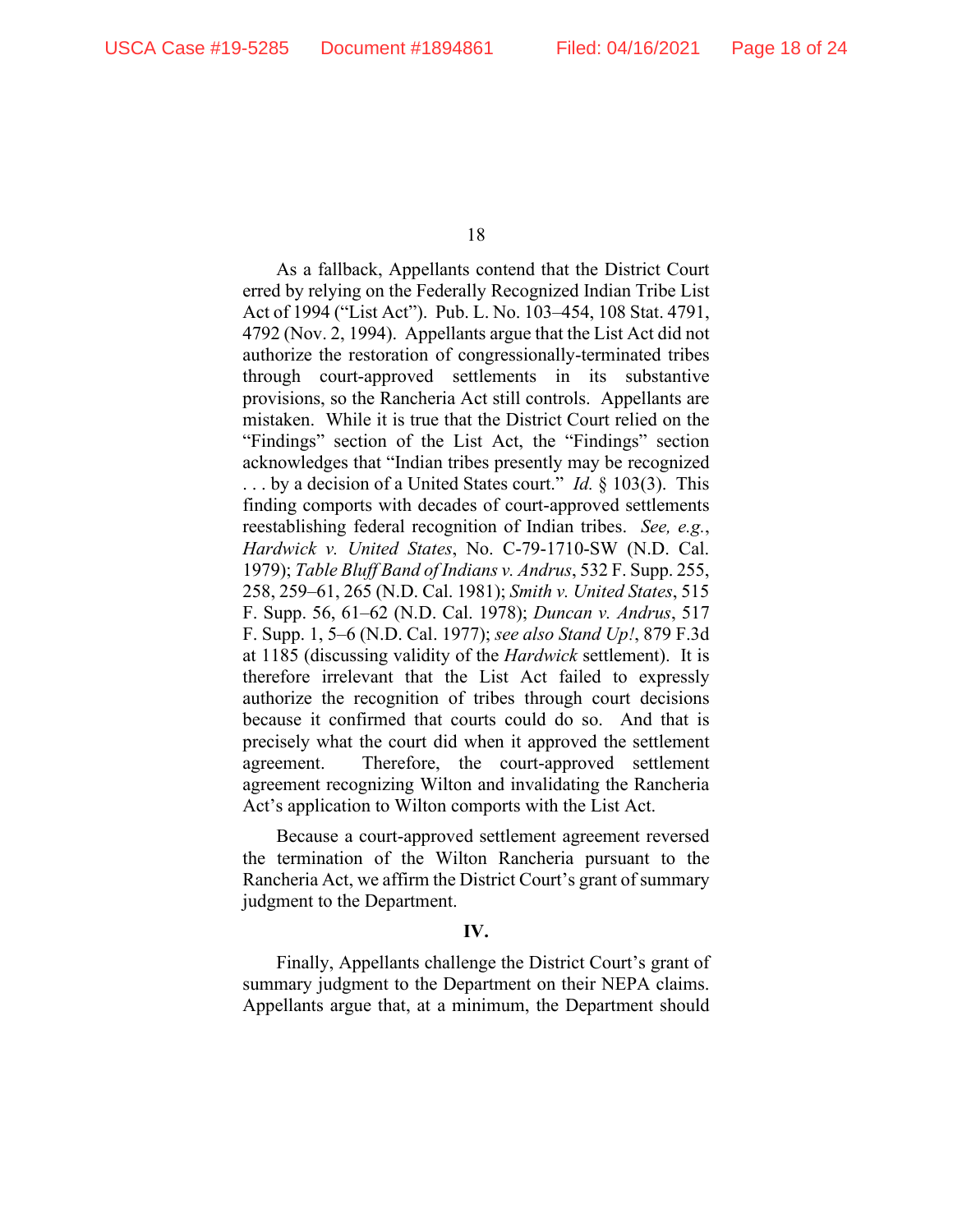have prepared either a supplemental EIS or a new EIS after it selected the Elk Grove location as the site for the casino. This contention also has no merit.

Congress enacted NEPA in 1970. 42 U.S.C. §§ 4321– 4347. When an agency takes a "major Federal action[]," NEPA requires the responsible official to prepare a "detailed statement . . . on (i) the environmental impact of the proposed action, (ii) any adverse environmental effects which cannot be avoided . . . , (iii) alternatives to the proposed action, (iv) the relationship between local short-term uses . . . and . . . longterm productivity, and (v) any irreversible and irretrievable commitments of resources." 42 U.S.C. § 4332(C). This "detailed statement" has become known as an EIS.

An EIS goes through two stages: the draft EIS and the final EIS. 40 C.F.R. § 1502.9. *Id.* The principal agency here, the Department of the Interior— prepares the draft EIS in conjunction with cooperating agencies and obtain comments regarding the proposed federal action. 40 C.F.R. § 1502.9(a). In the draft EIS, the principal agency must "[i]dentify the agency's preferred alternative . . . , if one or more exists." 40 C.F.R. § 1502.14(e). The final EIS must address all comments and discuss responsive opposing views it did not discuss adequately in the draft statement. 40 C.F.R. § 1502.9(b); *id.* § 1503.4(a). In responding to comments in the final EIS, the agency is permitted to (1) "[m]odify alternatives including the proposed action," (2) "[d]evelop and evaluate alternatives not previously given serious consideration," (3) modify or supplement its analyses, (4) make factual corrections, or (5) explain why the comments do not merit further agency response. 40 C.F.R.  $\S 1503.4(a)(1)–(4)$ . The agency must also identify preferred alternatives in the final EIS unless prohibited by law. 40 C.F.R. § 1502.14(e).

Where necessary, an agency must also prepare a supplemental EIS. An agency must prepare a supplemental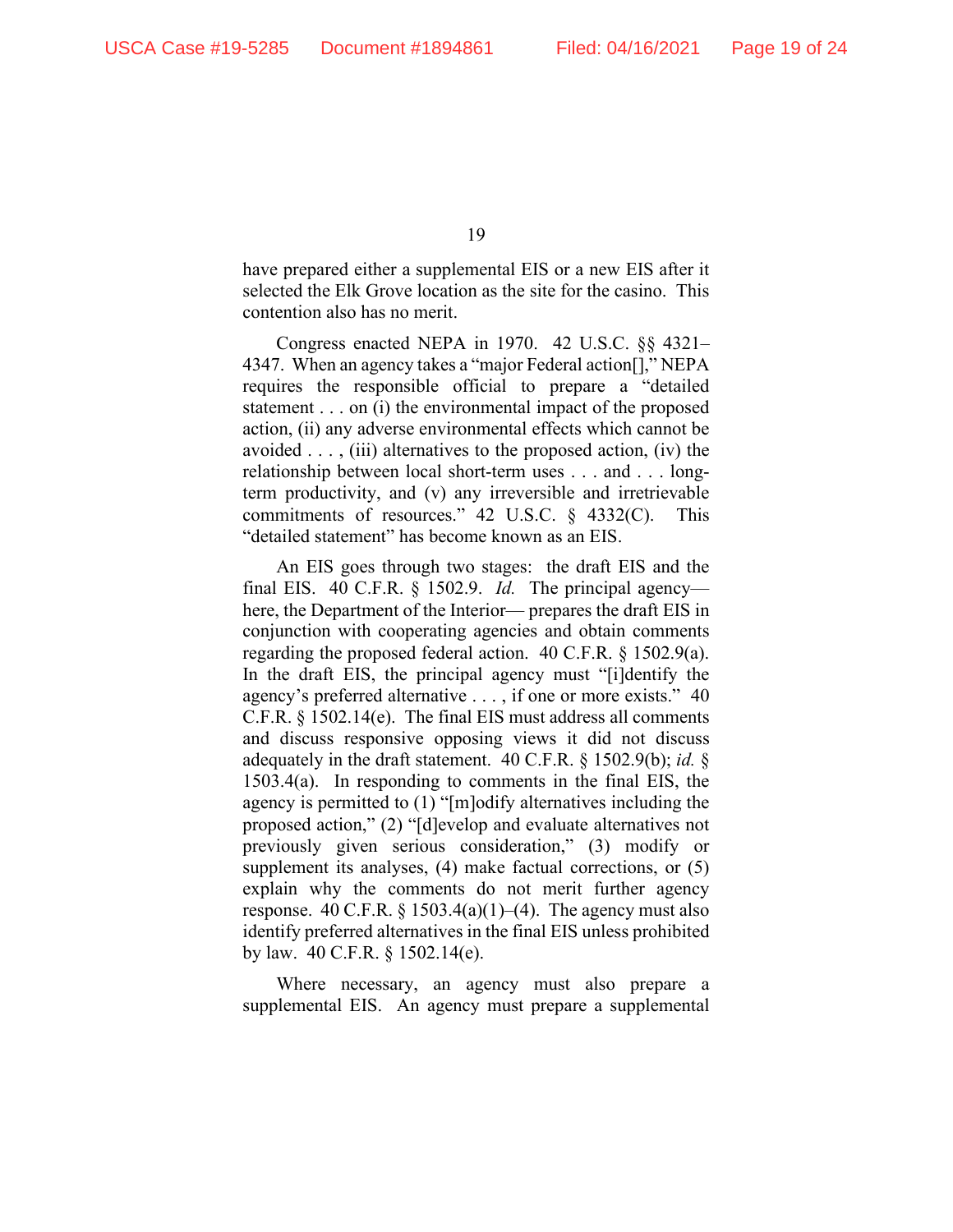EIS if (1) "[t]he agency makes substantial changes in the proposed action that are relevant to environmental concerns," or (2) "[t]here are significant new circumstances or information relevant to environmental concerns and bearing on the proposed action or its impacts." 40 C.F.R.  $\S$  1502.9(c)(1)(i)– (ii). An agency may also prepare a supplemental EIS if it determines that doing so would further NEPA's purpose. 40 C.F.R.  $\S$  1502.9(c)(2).

When we review an EIS prepared under NEPA, our "role is 'simply to ensure that the agency has adequately considered and disclosed the environmental impact of its actions and that its decision is not arbitrary or capricious.'" *Nat'l Comm. for the New River v. FERC*, 373 F.3d 1323, 1327 (D.C. Cir. 2004) (quoting *Baltimore Gas & Elec. v. NRDC*, 462 U.S. 87, 97–98 (1983)). We must "ensure that the agency took a 'hard look' at the environmental consequences of its decision to go forward with the project." *Id.* (quoting *City of Olmsted Falls v. FAA*, 292 F.3d 261, 269 (D.C. Cir. 2002)). In determining whether an agency is required to supplement its EIS, we also apply the arbitrary-and-capricious standard. *Marsh v. Oregon Nat. Res. Council*, 490 U.S. 360, 376 (1989).

In *Marsh v. Oregon Natural Resources Council*, the Supreme Court evaluated whether NEPA required an agency to prepare a supplemental EIS after finalizing the EIS. 490 U.S. 360 (1989). The Court concluded that, "the decision whether to prepare a supplemental EIS is similar to the decision whether to prepare an EIS in the first instance." *Id.* at 374. If the federal action is pending, then the new information that comes to light must be "sufficient to show that the remaining action will affect the quality of the human environment in a significant manner or to a significant extent not already considered" to require a supplemental EIS. *Id.* (internal alteration and quotation omitted). Put simply, courts must apply the rule of reason, which "turns on the value of the new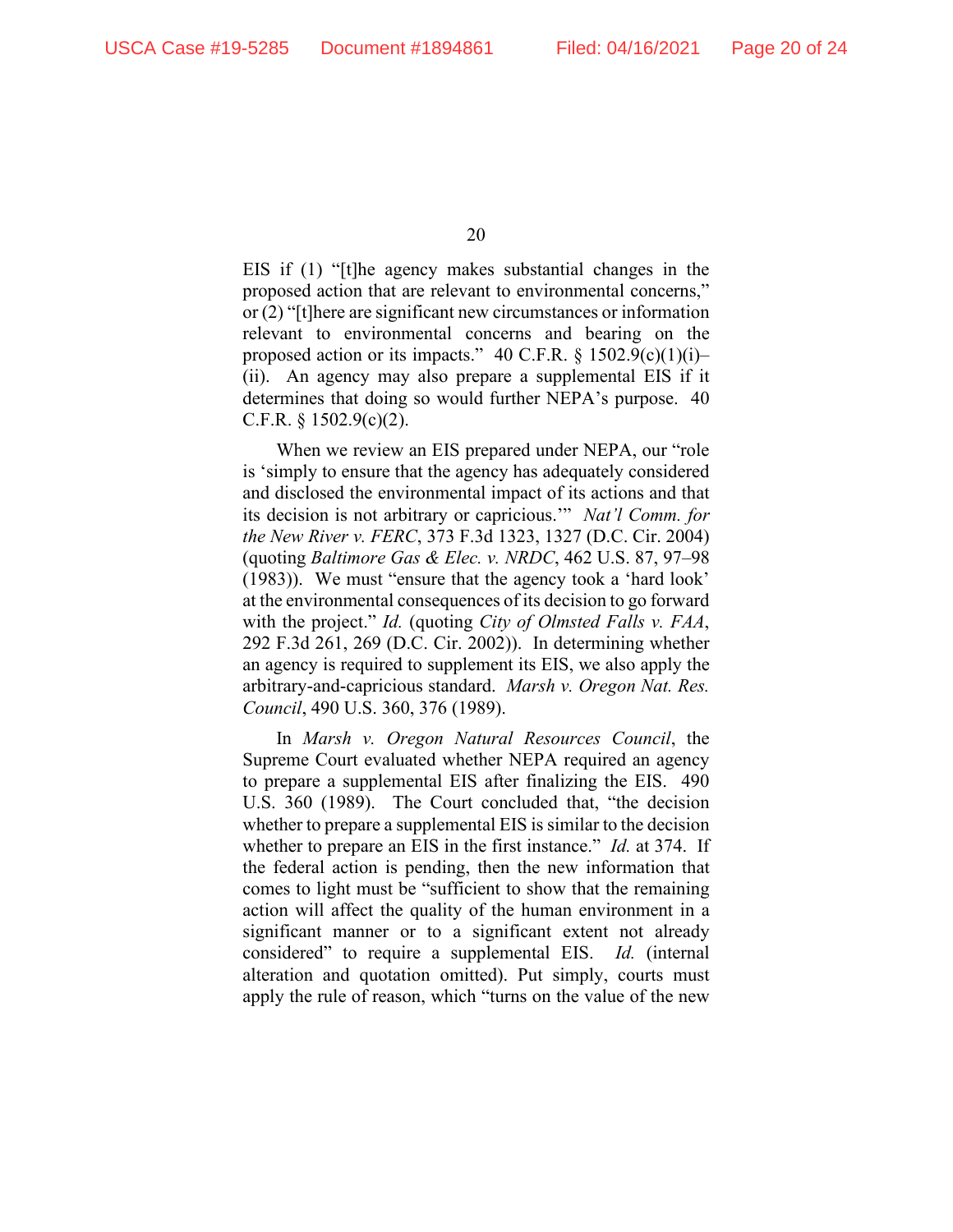information to the still pending decisionmaking process." *Id.*  at 374. In turn, we have held that "[t]he overarching question is whether an EIS's deficiencies are significant enough to undermine informed public comment and informed decisionmaking." *Mayo v. Reynolds*, 875 F.3d 11, 20 (D.C. Cir. 2017) (quoting *Sierra Club v. FERC*, 867 F.3d 1357, 1368 (D.C. Cir. 2017)).

Under this standard, we conclude that the Department was not required to prepare a supplemental or a new EIS when it selected the Elk Grove location. As we have time and again made clear, "a [supplemental EIS] must be prepared only where new information 'provides a *seriously* different picture of the environmental landscape.'" *Friends of Capital Crescent Trail v. FTA*, 877 F.3d 1051, 1060 (D.C. Cir. 2017) (quoting *Nat'l Comm. for the New River v. FERC*, 373 F.3d 1323, 1330 (D.C. Cir. 2004)). The Department's identification in the final EIS of a preferred action among the alternatives it had assessed did not result in a serious change in the environmental landscape. Nor does the fact that the Department buttressed its analysis in the final EIS help Stand Up's argument. To support its argument that new information affecting the environmental analysis came to light, Stand Up points to the hundreds of pages of analysis that the Department included in the appendix of the final EIS, but Stand Up fails to point to anything in these pages that suggests a significant development, thereby requiring supplementation.

Moreover, nothing prohibited the Department from buttressing its analysis between the draft EIS and the final EIS. In the final EIS, the agency must "respond to comments" and "discuss . . . any responsible view which was not adequately addressed in the draft" EIS. 40 C.F.R. § 1502.9(b); *see also id.*  § 1503.4(a) (permitting the agency to respond to comments by "[m]odify[ing] alternatives including the proposed action" and "[s]upplement[ing], improv[ing], or modify[ing] its analyses"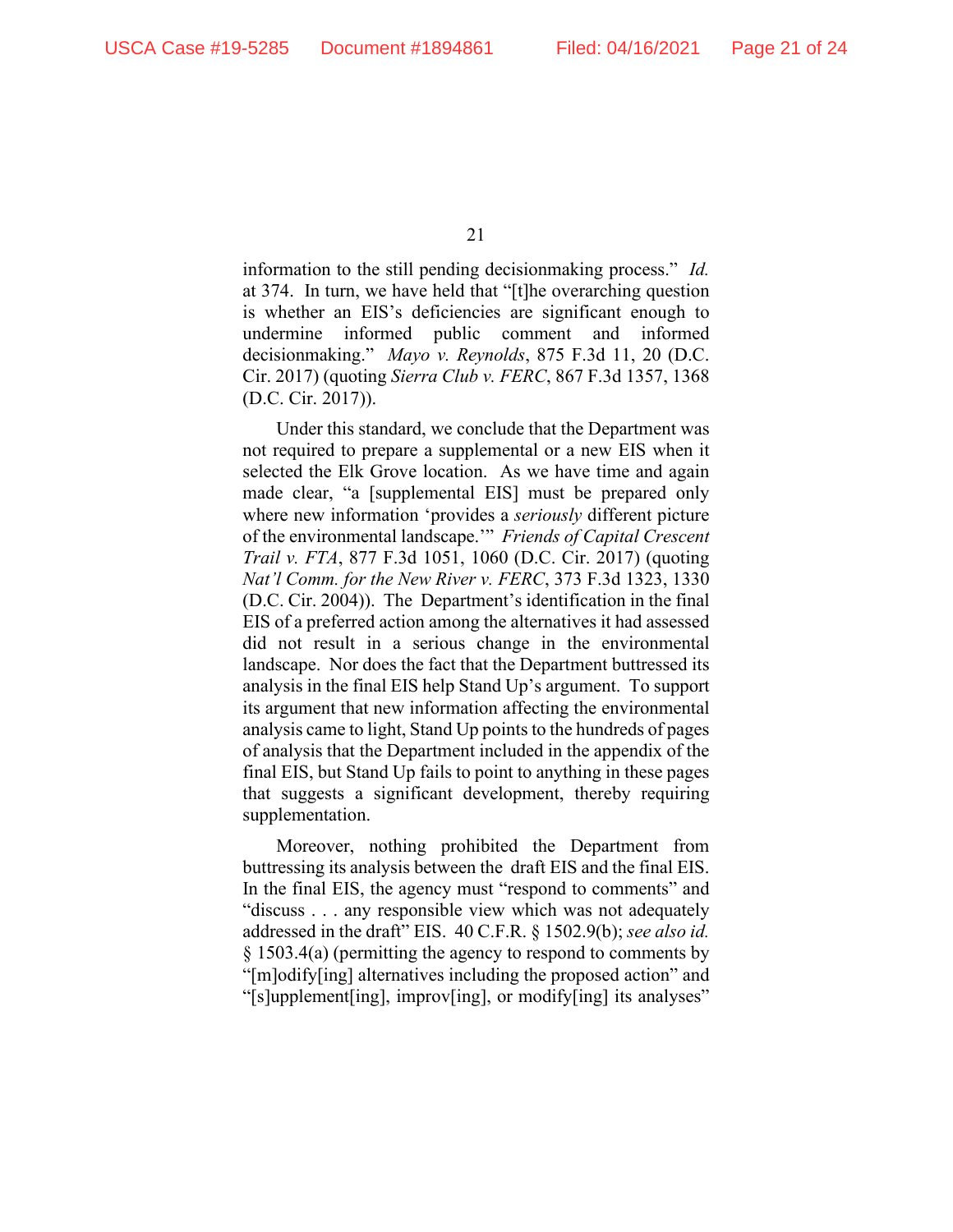in the final EIS). But this requirement does not, as Stand Up suggests, prohibit the Department from buttressing its initial analysis. And the Seventh Circuit's holding in *Habitat Education Center* does not contradict this proposition. As Stand Up acknowledges, the Seventh Circuit concluded that when "[s]trictly construed," NEPA regulations "*permit* an agency to issue a final EIS that does no more than incorporate a previously issued draft EIS and respond to comments received." *Habitat Educ. Ctr., Inc. v. U.S. Forest Servs.*, 673 F.3d 518, 527 (7th Cir. 2012) (emphasis added). That does not mean that an agency is prohibited from going further and bolstering its analysis in the final EIS. The agency must only be sure that the new analysis is not based on new information that paints "a seriously different picture" of the impact of the project.<sup>[5](#page-21-0)</sup>

Nor did the Department's decision to select the Elk Grove location fail to properly notify the public of its plans. "Publication of an EIS, both in draft and final form, also serves a larger informational role" and "provides a springboard for public comment." *Robertson v. Methow Valley Citizens Council*, 490 U.S. 332, 349 (1989). As such, we must review "whether an EIS's deficiencies are significant enough to undermine informed public comment and informed decisionmaking." *Mayo*, 875 F.3d at 20 (quoting *Sierra Club*, 867 F.3d at 1368). But the designation of the Elk Grove site as the preferred alternative did not deprive the public and interested parties of the opportunity to meaningfully comment on or evaluate the proposal. First, the Department listed the

<span id="page-21-0"></span><sup>&</sup>lt;sup>5</sup> And this determination is subject to considerable judicial deference. *See Friends of Capital Crescent Trail*, 877 F.3d at 1059 ("If an agency's decision not to prepare a [supplemental EIS] turns on a 'factual dispute the resolution of which implicated substantial agency expertise,' the court defers to the agency's judgment." (quoting *Marsh*, 490 U.S. at 376)).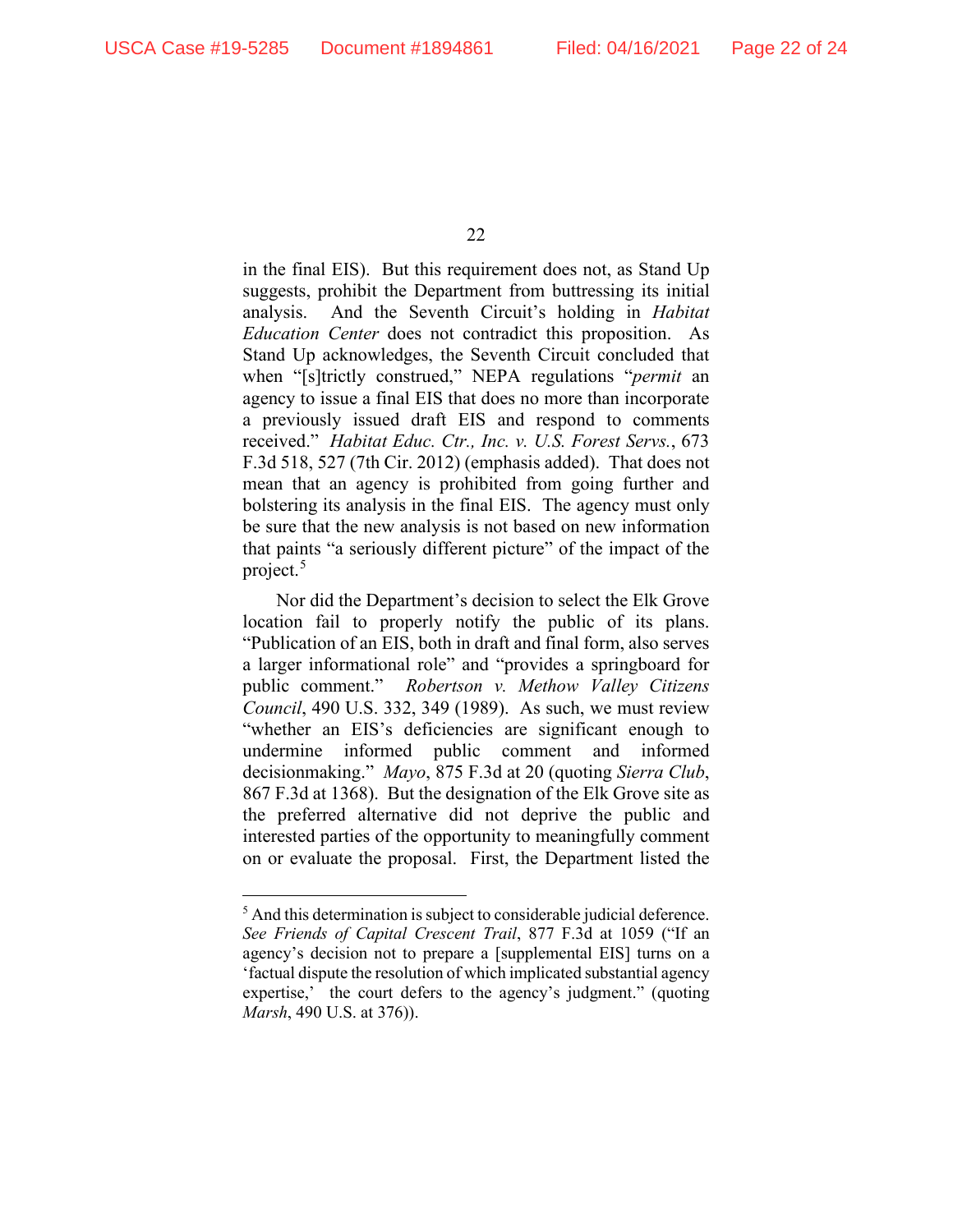Elk Grove site as an alternative proposal. J.A. 968, 970. Second, the Department extensively analyzed the Elk Grove site in its draft EIS. J.A. 1191, 1271–1275, 1279–1324, 1329– 1338. The Department also published the draft EIS online and made it available in the Galt public library, which is only a few miles away from Elk Grove. J.A. 969. Third, the Department's inclusion of the Elk Grove site triggered public comment, including by Stand Up and Lynn Wheat, two of the plaintiffs in this litigation. Thus, not only did the Department provide enough information in its draft EIS to allow for public comment on the Elk Grove site, but it actually did lead to public participation, including by Appellants. Therefore, the Department satisfied its public notice requirements and was not required to prepare a supplemental or a new EIS.

Appellants' remaining arguments are similarly without merit. First, Appellants argue that the Department failed to follow NEPA regulations because it only made the City of Elk Grove a cooperating agency later in the process. But as the regulation that Appellants cite makes clear, the lead agency must only request "the participation of each cooperating agency in the NEPA process *at the earliest possible time*." 40 C.F.R. § 1501.6 (emphasis added). Moreover, an agency could "request the lead agency to designate it a cooperating agency," *id.*, which is what the City of Elk Grove did, and the Department granted that request. It was thus not error for the Department to fail to promptly include the City of Elk Grove as a cooperating agency.

Second, Appellants argue that the turnaround time between the close of the final EIS's comment period and the issuance of the ROD is impermissibly short. Admittedly, the two-day turnaround between the closure of the comment period and the issuance of the ROD is not typical. But Appellants offer no controlling precedent suggesting that the quick turnaround was *per se* impermissible. And as the District Court